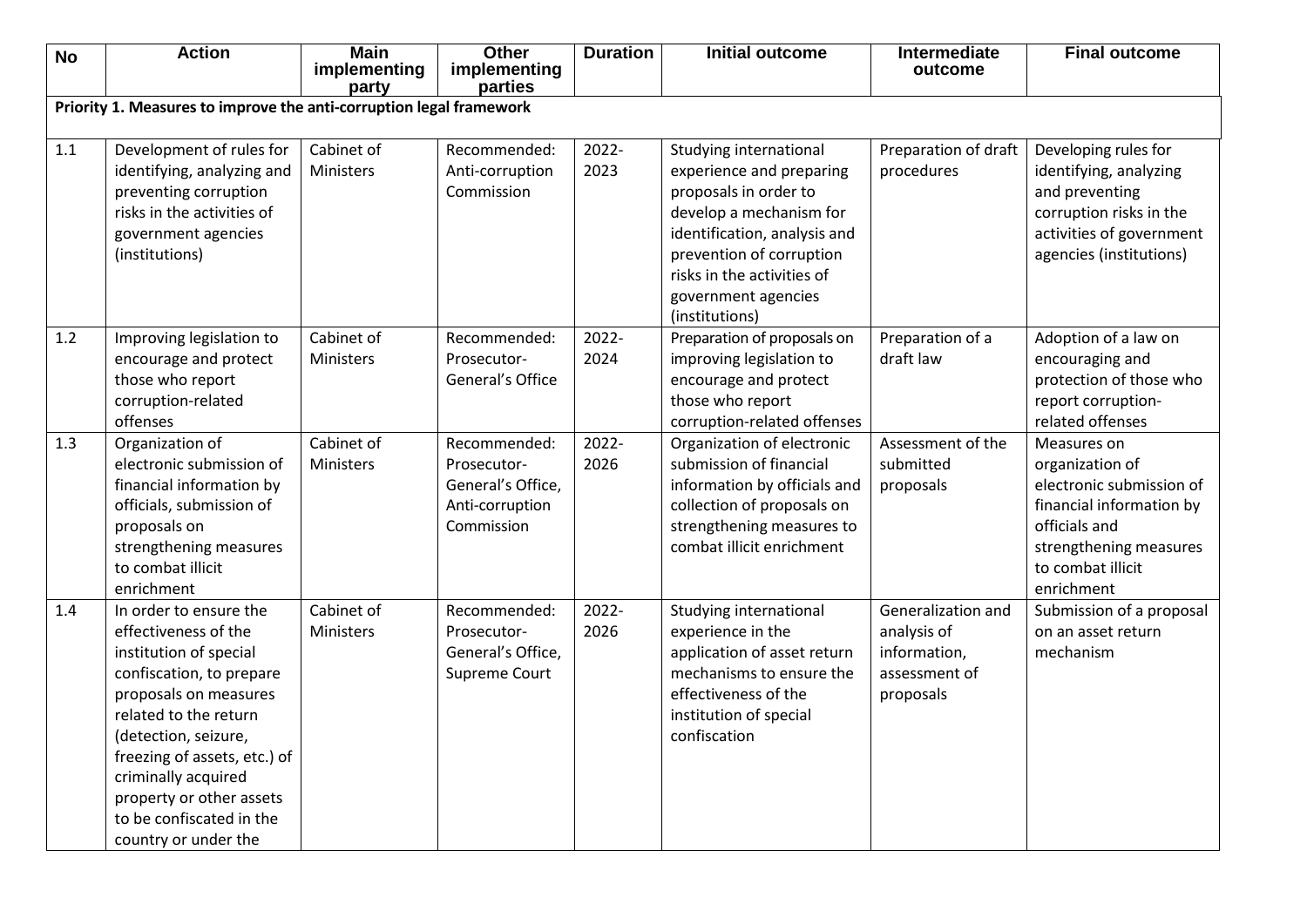|     | jurisdiction of another                                                                                                                                                                                                                                             |                         |                                                                                      |               |                                                                                                                                                     |                                                                                                 |                                                                                                                                                      |
|-----|---------------------------------------------------------------------------------------------------------------------------------------------------------------------------------------------------------------------------------------------------------------------|-------------------------|--------------------------------------------------------------------------------------|---------------|-----------------------------------------------------------------------------------------------------------------------------------------------------|-------------------------------------------------------------------------------------------------|------------------------------------------------------------------------------------------------------------------------------------------------------|
| 1.5 | state<br>Improving the legislation<br>in the field of valuation<br>and management of<br>criminally acquired and<br>specially confiscated<br>property                                                                                                                | Cabinet of<br>Ministers | Recommended:<br>Prosecutor-<br>General's Office                                      | 2022-<br>2024 | Studying international<br>experience in the field of<br>valuation and management<br>of criminally acquired and<br>specially confiscated<br>property | Collection, analysis<br>of proposals and<br>preparation of a<br>draft law                       | Submission of a draft law<br>to increase efficiency in<br>the field of valuation and<br>management of property<br>subject to special<br>confiscation |
| 1.6 | Preparation of legislative<br>acts related to the<br>prevention of conflict of<br>interest in the activities<br>of employees of<br>government agencies<br>(institutions)                                                                                            | Cabinet of<br>Ministers | Recommended:<br>Anti-corruption<br>Commission,<br>Prosecutor-<br>General's Office    | 2022-<br>2024 | Collection of initial<br>proposals for the<br>preparation of a draft<br>legislative act                                                             | Preparation of a<br>draft legislative act<br>taking into account<br>international<br>experience | Adoption of a relevant<br>legislative act on the<br>prevention of conflict of<br>interest in the activities<br>of government officials               |
| 1.7 | Adoption of a single law<br>regulating the principles<br>and rules of organization<br>of public services,<br>defining the<br>requirements for the<br>provision of services by<br>government agencies<br>(institutions)                                              | Cabinet of<br>Ministers | Government<br>agencies<br>(institutions)<br>providing<br>relevant public<br>services | 2022-<br>2023 | Collection of proposals to<br>improve the legislation on<br>the rules of organization of<br>public services                                         | Preparation of draft<br>legislative acts                                                        | Adoption of legislative<br>acts regulating the<br>organization of public<br>services                                                                 |
| 1.8 | Establishment of a single<br>database of legal<br>documents on<br>apartments in apartment<br>buildings under<br>construction or already<br>built but not<br>commissioned,<br>improvement of real<br>estate security<br>registration mechanisms<br>in this direction | Cabinet of<br>Ministers | Ministry of<br>Economy                                                               | 2022-<br>2024 | Creation of a single<br>database, collection of<br>proposals for improving<br>the mechanisms of real<br>estate security registration                | Creation of a single<br>database                                                                | Submission of proposals<br>for the improvement of<br>real estate security<br>registration mechanisms                                                 |
| 1.9 | Assessment of corruption<br>risks of public investment                                                                                                                                                                                                              | Cabinet of<br>Ministers | Ministry of<br>Economy                                                               | 2022-<br>2024 | Assessment of corruption<br>risks of public investment                                                                                              | Submission of<br>proposals on                                                                   | Submission of proposals<br>on preventive                                                                                                             |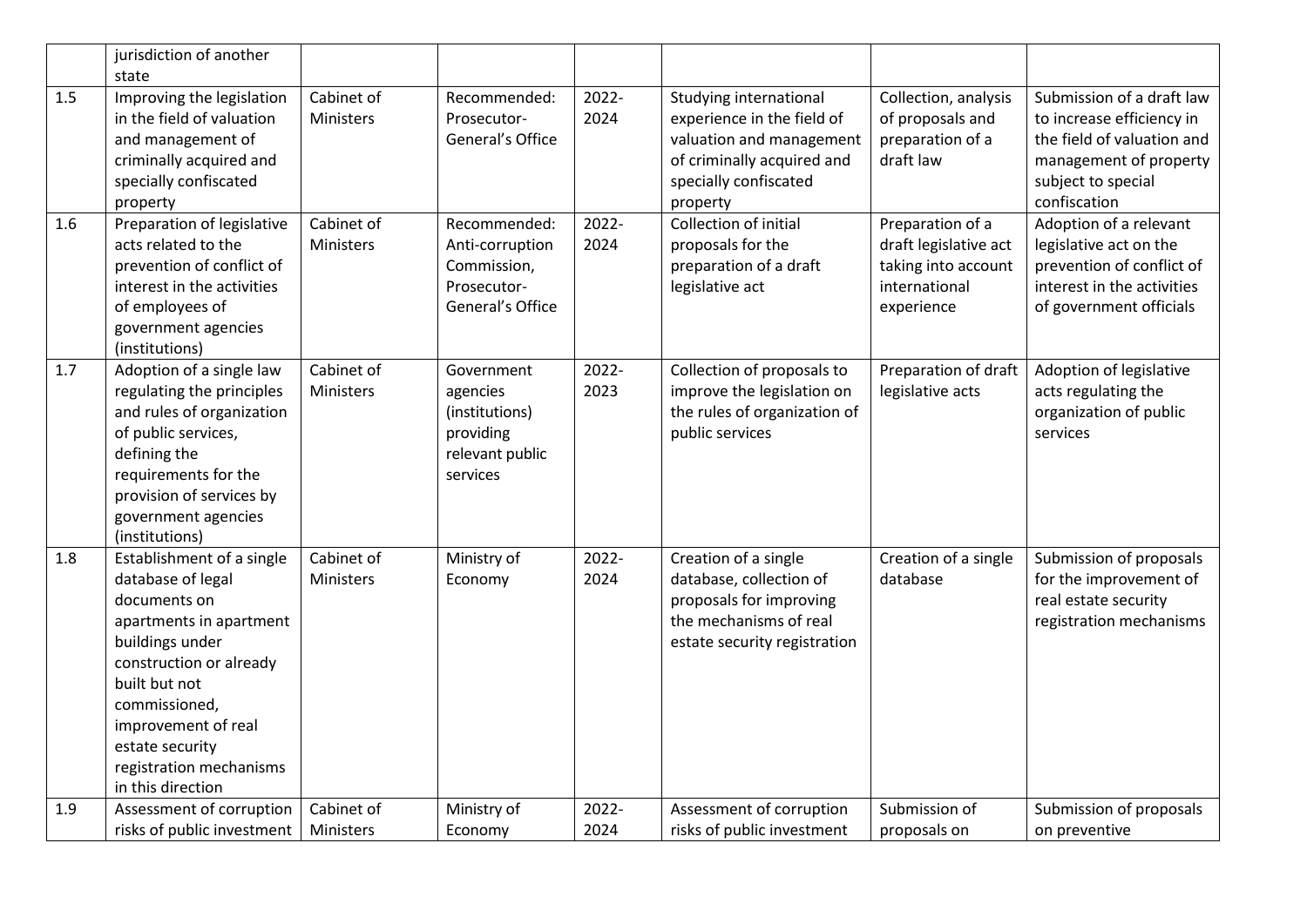|      | projects and submission<br>of proposals on<br>preventive institutional<br>mechanisms in<br>accordance with the<br>results of such<br>assessment                                                                                                                                     |                         |                                                                                                                                                                            |               | projects                                                                                                                                                                                                                                                                                  | preventive<br>institutional<br>mechanisms in<br>accordance with<br>the results of<br>assessment                                                                                                               | institutional mechanisms<br>for assessment of<br>corruption risks of public<br>investment                                                                                                                                              |
|------|-------------------------------------------------------------------------------------------------------------------------------------------------------------------------------------------------------------------------------------------------------------------------------------|-------------------------|----------------------------------------------------------------------------------------------------------------------------------------------------------------------------|---------------|-------------------------------------------------------------------------------------------------------------------------------------------------------------------------------------------------------------------------------------------------------------------------------------------|---------------------------------------------------------------------------------------------------------------------------------------------------------------------------------------------------------------|----------------------------------------------------------------------------------------------------------------------------------------------------------------------------------------------------------------------------------------|
| 1.10 | Completion of work to<br>ensure the registration of<br>state and municipal<br>property in the state<br>register of real estate                                                                                                                                                      | Cabinet of<br>Ministers | Ministry of<br>Economy,<br>Ministry of<br>Justice<br>Recommended:<br>National<br>associations of<br>municipalities                                                         | 2022-<br>2024 | Collection of proposals for<br>improving the legislation in<br>the field of registration of<br>state and municipal<br>property in the state<br>register of real estate                                                                                                                    | Preparation of a<br>draft law                                                                                                                                                                                 | Ensuring the registration<br>of state and municipal<br>property in the state<br>register of real estate                                                                                                                                |
| 1.11 | Adoption of additional<br>measures to study and<br>eliminate the causes and<br>conditions of corruption-<br>related offenses in the<br>field of local self-<br>government, improving<br>the legislation in this<br>area                                                             | Cabinet of<br>Ministers | Recommended:<br><b>National</b><br>associations of<br>municipalities                                                                                                       | 2022-<br>2026 | Analysis of causes for<br>corruption-related offenses<br>in the field of local self-<br>government                                                                                                                                                                                        | Collection of<br>proposals to<br>improve the<br>legislation in this<br>area, preparation<br>and adoption of a<br>draft legislative act                                                                        | Adoption of measures to<br>eliminate the causes and<br>conditions of corruption-<br>related offenses in the<br>field of local self-<br>government                                                                                      |
|      | Priority 2. Measures to prevent corruption and strengthen transparency                                                                                                                                                                                                              |                         |                                                                                                                                                                            |               |                                                                                                                                                                                                                                                                                           |                                                                                                                                                                                                               |                                                                                                                                                                                                                                        |
| 2.1  | Continuation of<br>measures to gradually<br>increase the salaries of<br>employees of<br>Government agencies<br>(institutions), including<br>law enforcement<br>officers, employees of<br>the Secretariat of the<br>Anti-Corruption<br>Commission, as well as<br>judges, in order to | Cabinet of<br>Ministers | Ministry of<br>Finance,<br>Ministry of Labor<br>and Social<br>Protection of the<br>Population,<br>Ministry of<br>Justice<br>Recommended:<br>Anti-corruption<br>Commission, | 2022-<br>2026 | Collection and<br>generalization of proposals<br>on a gradual increase of<br>the salaries of employees<br>of Government agencies<br>(institutions), including law<br>enforcement officers,<br>employees of the<br>Secretariat of the Anti-<br>Corruption Commission, as<br>well as judges | Analysis and<br>assessment of<br>proposals on a<br>gradual increase of<br>the salaries of<br>employees of<br>Government<br>agencies<br>(institutions),<br>including law<br>enforcement<br>officers, employees | Strengthening the social<br>security of employees of<br>Government agencies<br>(institutions), including<br>law enforcement<br>officers, employees of<br>the Secretariat of the<br>Anti-Corruption<br>Commission, as well as<br>judges |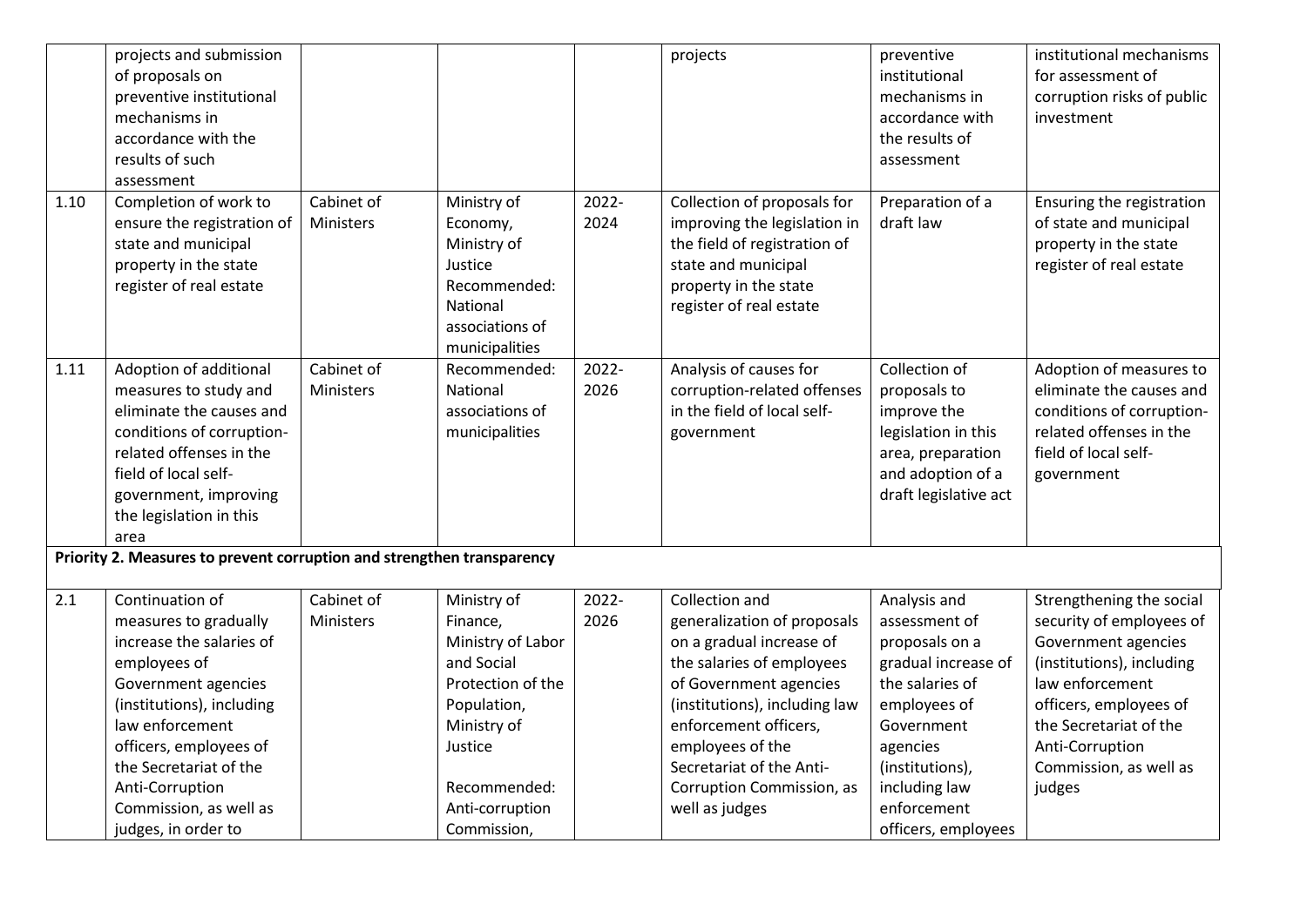|     | improve their social<br>security and strengthen<br>the prevention of<br>corruption offenses,<br>preparation of proposals<br>in this respect                                                                                                                                                   |                                           | Supreme Court,<br>Prosecutor-<br>General's Office                                                                          |               |                                                                                                                                                                                                                                                                                                                                                                       | of the Secretariat<br>of the Anti-<br>Corruption<br>Commission, as<br>well as judges                                                                                                                                                                                                                          |                                                                                                                                                                           |
|-----|-----------------------------------------------------------------------------------------------------------------------------------------------------------------------------------------------------------------------------------------------------------------------------------------------|-------------------------------------------|----------------------------------------------------------------------------------------------------------------------------|---------------|-----------------------------------------------------------------------------------------------------------------------------------------------------------------------------------------------------------------------------------------------------------------------------------------------------------------------------------------------------------------------|---------------------------------------------------------------------------------------------------------------------------------------------------------------------------------------------------------------------------------------------------------------------------------------------------------------|---------------------------------------------------------------------------------------------------------------------------------------------------------------------------|
| 2.2 | Taking into account its<br>importance in the fight<br>against corruption, to<br>continue measures to<br>increase the functionality<br>of the "Electronic Court"<br>information system, to<br>complete measures to<br>ensure the application of<br>the system in all regions<br>of the country | Ministry of<br>Justice                    | Recommended:<br>Supreme Court,<br>Judicial Legal<br>Council                                                                | 2022-<br>2023 | Analyzing the current<br>situation in the courts<br>connected to the<br>"Electronic Court"<br>information system,<br>preparing proposals to<br>increase the functionality<br>of the program, approve an<br>action plan with specific<br>deadlines to ensure the<br>implementation of the<br>"Electronic Court"<br>information system in all<br>regions of the country | Carrying out work<br>to increase the<br>functionality of the<br>"Electronic Court"<br>information system<br>in accordance with<br>the action plan,<br>completing the<br>application of the<br>system in half of<br>the regions where<br>the "Electronic<br>Court" information<br>system is not yet<br>applied | <b>Completion of measures</b><br>to ensure the application<br>of the "Electronic Court"<br>information system in all<br>regions of the country                            |
| 2.3 | Strengthening anti-<br>corruption measures in<br>the judiciary, improving<br>the rules for the<br>formation of the Judicial<br>Legal Council taking into<br>account international<br>experience in order to<br>organize the judiciary<br>more effectively                                     | Recommended:<br>Judicial Legal<br>Council | Recommended:<br>Supreme Court,<br>associations of<br>judges                                                                | 2022-<br>2026 | Strengthening anti-<br>corruption measures in the<br>judiciary, studying<br>international experience in<br>order to organize the<br>judiciary more effectively                                                                                                                                                                                                        | Strengthening anti-<br>corruption<br>measures in the<br>judiciary, improving<br>the rules for the<br>formation of the<br><b>Judicial Legal</b><br>Council                                                                                                                                                     | Strengthening anti-<br>corruption measures in<br>the judiciary, taking<br>measures to organize the<br>judiciary more effectively                                          |
| 2.4 | To take additional<br>measures to increase<br>transparency in<br>recruitment procedures<br>in state-owned or state-<br>controlled legal entities<br>and public legal entities                                                                                                                 | Cabinet of<br>Ministers                   | <b>State</b><br>Examination<br>Center, Ministry<br>of Labor and<br><b>Social Protection</b><br>of the<br>Population, legal | 2022-<br>2026 | Conducting competitive<br>recruitment in state-owned<br>or state-controlled legal<br>entities and public legal<br>entities established on<br>behalf of the state,<br>preparation of proposals                                                                                                                                                                         | Analysis of<br>proposals and<br>identification of<br>new mechanisms<br>to increase<br>transparency in the<br>recruitment                                                                                                                                                                                      | Introduction of new<br>mechanisms and other<br>measures to increase<br>transparency in<br>recruitment procedures<br>in state-owned or state-<br>controlled legal entities |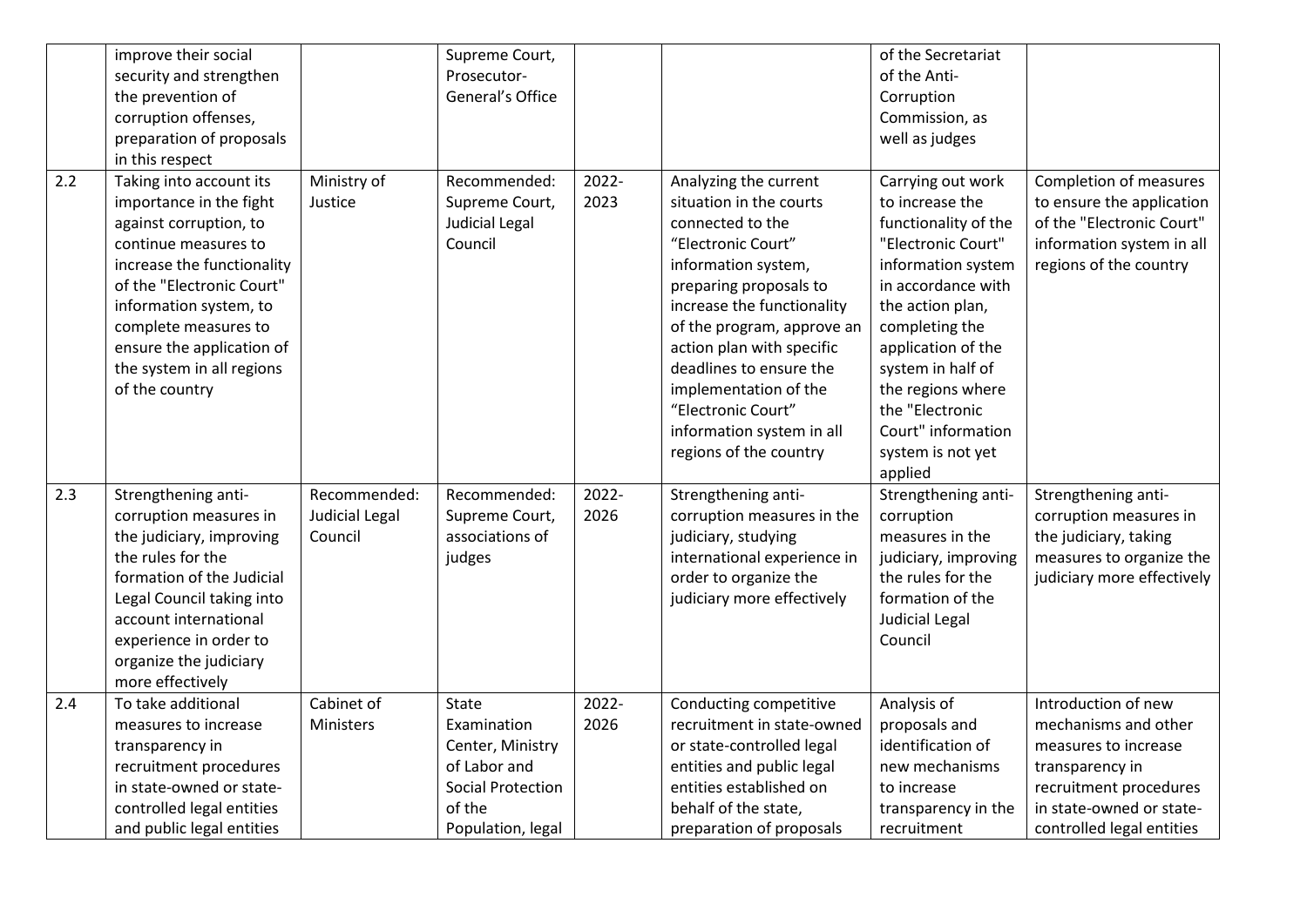|     | established on behalf of  |                   | entities owned           |       | on strengthening           | process and expand     | and public legal entities |
|-----|---------------------------|-------------------|--------------------------|-------|----------------------------|------------------------|---------------------------|
|     | the state and to expand   |                   | or controlled by         |       | transparency and public    | public control in      | established on behalf of  |
|     | the application of public |                   | the state and            |       | control mechanisms during  | these institutions     | the state                 |
|     | control mechanisms in     |                   | public legal             |       | recruitment procedures     |                        |                           |
|     | this area                 |                   | entities                 |       |                            |                        |                           |
|     |                           |                   | established on           |       |                            |                        |                           |
|     |                           |                   | behalf of the            |       |                            |                        |                           |
|     |                           |                   | state                    |       |                            |                        |                           |
| 2.5 | Submission of proposals   | Cabinet of        | State Agency for         | 2023- | Analysis of the current    | Preparation of         | Submission of proposals   |
|     | on the application of the | Ministers         | <b>Public Services</b>   | 2024  | situation to ensure the    | proposals on           | on the application of the |
|     | Unified Login System in   |                   | and Social               |       | application of the Unified | ensure the             | Unified Login System in   |
|     | all state information     |                   | Innovations              |       | Login System in all state  | application of the     | all state information     |
|     | resources and systems in  |                   | under the                |       | information resources and  | Unified Login          | resources and systems     |
|     | order to increase the     |                   | auspices of the          |       | systems                    | System                 |                           |
|     | efficiency of the use of  |                   | President of the         |       |                            |                        |                           |
|     | electronic services       |                   | Republic of              |       |                            |                        |                           |
|     | provided by government    |                   | Azerbaijan, other        |       |                            |                        |                           |
|     | agencies (institutions)   |                   | relevant                 |       |                            |                        |                           |
|     |                           |                   | Government               |       |                            |                        |                           |
|     |                           |                   | agencies                 |       |                            |                        |                           |
| 2.6 | In order to increase the  | Presidential      | Local bodies of          | 2022- | Analysis of services       | Preparation and        | Full operation of the     |
|     | number and enhance the    | Administration of | executive                | 2026  | provided by a local bodies | testing of the initial | digital executive         |
|     | efficiency of e-services  | the Republic of   | authority, State         |       | of executive authority and | version of the         | authority portal          |
|     | provided by local bodies  | Azerbaijan        | <b>Agency for Public</b> |       | assessment of existing     | digital executive      |                           |
|     | of executive authority,   |                   | Services and             |       | infrastructure             | authority portal       |                           |
|     | the provision of these    |                   | Social                   |       |                            |                        |                           |
|     | services through a single |                   | Innovations              |       |                            |                        |                           |
|     | digital executive         |                   | under the                |       |                            |                        |                           |
|     | authority portal          |                   | auspices of the          |       |                            |                        |                           |
|     | integrated into the e-    |                   | President of the         |       |                            |                        |                           |
|     | <b>Government Portal</b>  |                   | Republic of              |       |                            |                        |                           |
|     |                           |                   | Azerbaijan, other        |       |                            |                        |                           |
|     |                           |                   | Government               |       |                            |                        |                           |
|     |                           |                   | agencies                 |       |                            |                        |                           |
|     |                           |                   | (institutions)           |       |                            |                        |                           |
| 2.7 | Improving the rules of    | Cabinet of        | Local bodies of          | 2022  | Preparation of proposals   | Evaluation of          | Adoption of measures to   |
|     | registration of acts of   | Ministers         | executive                |       | on improving the rules of  | proposals and          | create an electronic      |
|     | heads of local bodies of  |                   | authority, State         |       | registration of acts of    | preparation of a       | database of acts of       |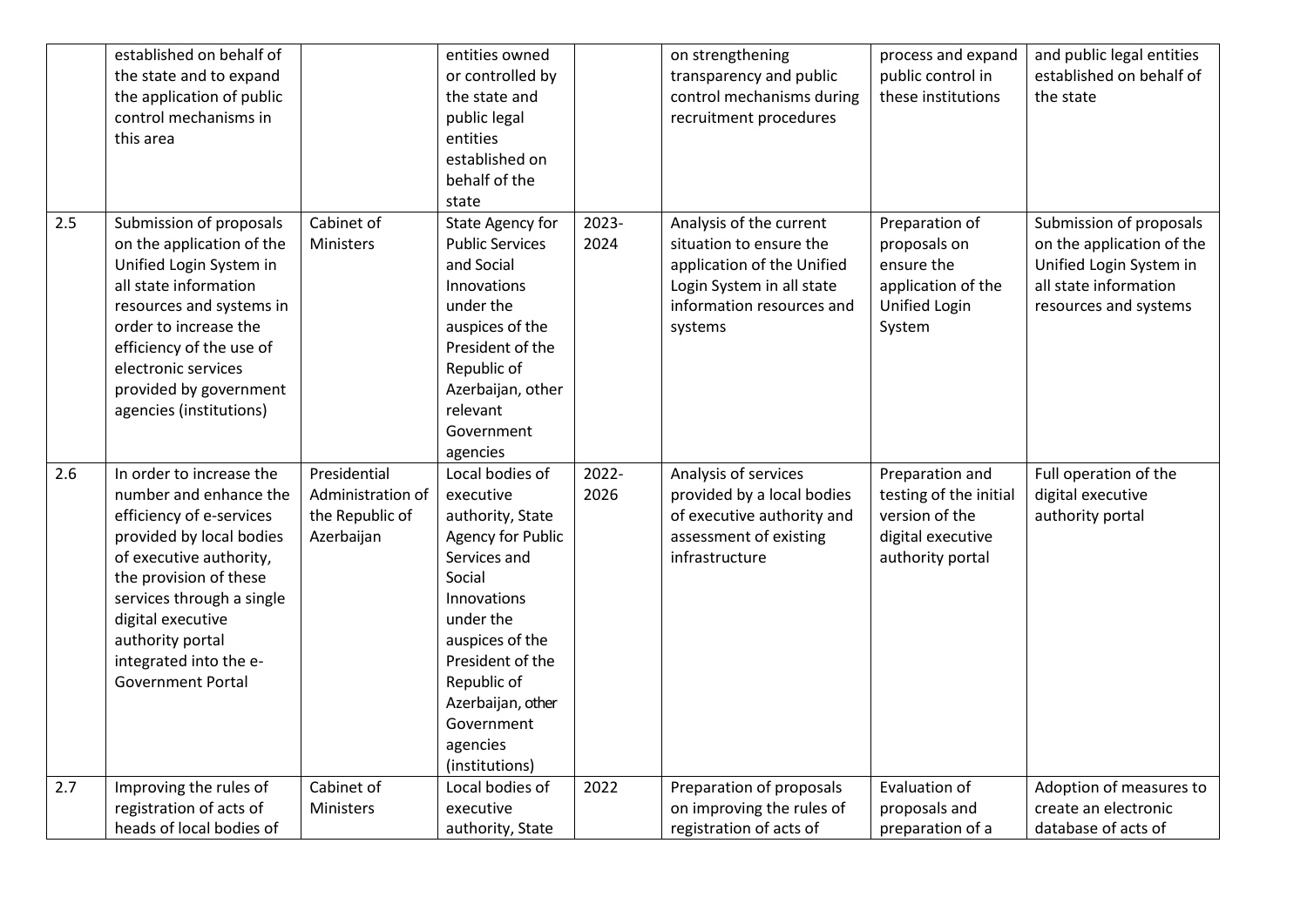|     | executive authority<br>(except for normative<br>acts) and creating an<br>electronic database of<br>these acts                                                                                                                |                         | <b>Agency for Public</b><br>Services and<br>Social<br>Innovations<br>under the<br>auspices of the<br>President of the<br>Republic of<br>Azerbaijan, other<br>relevant<br>Government<br>agencies<br>(institutions)                                                               |               | heads of local bodies of<br>executive authority (except<br>for normative acts)                                                                      | draft of a relevant<br>legislative act                                                                                                                                                                                                | heads of local bodies of<br>executive authority                                                                                                                                                                            |
|-----|------------------------------------------------------------------------------------------------------------------------------------------------------------------------------------------------------------------------------|-------------------------|---------------------------------------------------------------------------------------------------------------------------------------------------------------------------------------------------------------------------------------------------------------------------------|---------------|-----------------------------------------------------------------------------------------------------------------------------------------------------|---------------------------------------------------------------------------------------------------------------------------------------------------------------------------------------------------------------------------------------|----------------------------------------------------------------------------------------------------------------------------------------------------------------------------------------------------------------------------|
| 2.8 | Accelerating activities<br>related to electronic<br>management in<br>government agencies<br>(institutions)                                                                                                                   | Cabinet of<br>Ministers | State Agency for<br><b>Public Services</b><br>and Social<br>Innovations<br>under the<br>auspices of the<br>President of the<br>Republic of<br>Azerbaijan,<br>Ministry of Digital<br>Development<br>and Transport,<br>other relevant<br>government<br>agencies<br>(institutions) | 2022-<br>2026 | Analysis of the current<br>situation with the e-<br>government processes and<br>submission of proposals by<br>government agencies<br>(institutions) | Defining a step-by-<br>step plan of<br>measures to be<br>taken in connection<br>with electronic<br>management<br>processes on the<br>basis of the<br>submitted<br>proposals and<br>starting the<br>implementation of<br>relevant work | Completion of the<br>measures envisaged in<br>the plan on electronic<br>management processes<br>in Government agencies<br>(institutions)                                                                                   |
| 2.9 | Approving the procedure<br>for keeping a record of<br>persons in need of<br>housing and electronic<br>registration of public<br>services, as well as the<br>publication of lists of<br>persons in need of<br>housing and the | Cabinet of<br>Ministers | Ministry of<br>Economy, Local<br>bodies of<br>executive<br>authority, State<br>Agency for Public<br>Services and<br>Social<br>Innovations                                                                                                                                       | 2022-<br>2024 | Approving the procedure<br>for keeping a record of<br>citizens in need of housing                                                                   | Electronic<br>registration of<br>persons in need of<br>housing,<br>organization of the<br>publication of lists<br>of persons in need<br>of housing and the<br>proposed housing                                                        | Approving the procedure<br>for keeping a record of<br>persons in need of<br>housing and electronic<br>registration of public<br>services, ensuring the<br>publication of lists of<br>persons in need of<br>housing and the |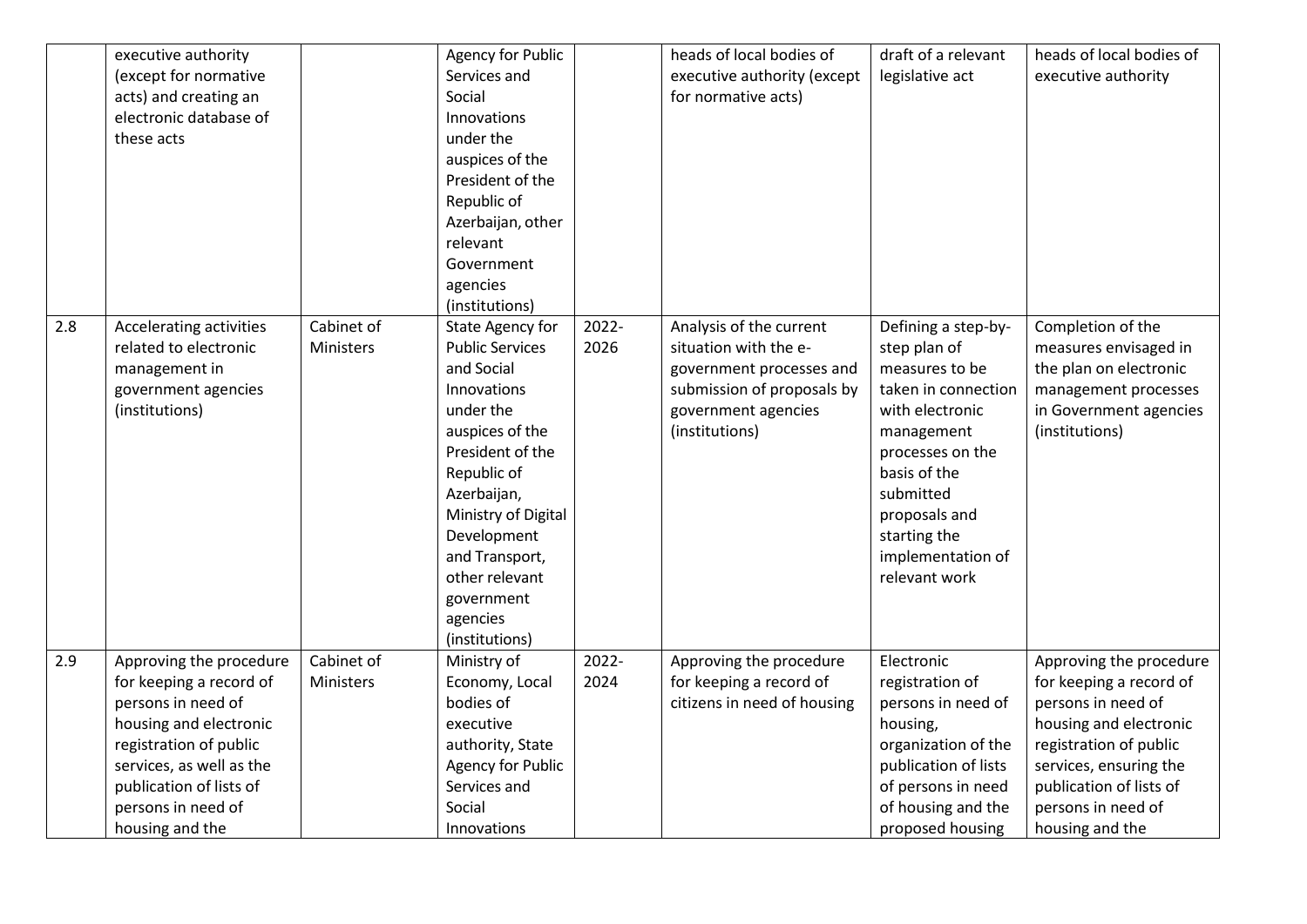| 2.10 | proposed housing stock<br>by the local body of the<br>executive authority on its<br>official website<br>Adoption of measures to<br>expand the application of<br>international<br>transparency standards<br>in the private sector in<br>order to increase<br>transparency in this area | Cabinet of<br>Ministers                                                   | under the<br>auspices of the<br>President of the<br>Republic of<br>Azerbaijan<br>Ministry of<br>Economy, other<br>relevant<br>government                      | 2022-<br>2025 | Adoption of measures to<br>expand the application of<br>international transparency<br>standards in the private<br>sector | stock by the local<br>body of the<br>executive authority<br>on its official<br>website<br>Studying and<br>analyzing the<br>existing problems<br>in this area and<br>summarizing the<br>collected proposals | proposed housing stock<br>by the local body of the<br>executive authority on<br>its official website<br>Increasing transparency<br>in the private sector |
|------|---------------------------------------------------------------------------------------------------------------------------------------------------------------------------------------------------------------------------------------------------------------------------------------|---------------------------------------------------------------------------|---------------------------------------------------------------------------------------------------------------------------------------------------------------|---------------|--------------------------------------------------------------------------------------------------------------------------|------------------------------------------------------------------------------------------------------------------------------------------------------------------------------------------------------------|----------------------------------------------------------------------------------------------------------------------------------------------------------|
| 2.11 | Review of the application<br>of ISO 37001 "Anti-<br>corruption management<br>systems" international<br>standard and submission<br>of proposals in this<br>regard                                                                                                                      | Cabinet of<br>Ministers                                                   | Ministry of<br>Economy,<br>Ministry of<br>Finance,<br>relevant<br>Government<br>agencies<br>(institutions)<br>Recommended:<br>Prosecutor-<br>General's Office | 2022-<br>2026 | Studying best international<br>practices and opportunities<br>for the application of the<br>relevant standard            | Collection and<br>assessment of<br>proposals in this<br>area                                                                                                                                               | Promoting the<br>establishment of (ISO<br>37001) "anti-corruption<br>management systems"                                                                 |
| 2.12 | In order to increase<br>transparency in public<br>procurement,<br>strengthening control<br>and increasing measures<br>to combat violations in<br>this area                                                                                                                            | Ministry of<br>Economy<br>Recommended:<br>Prosecutor-<br>General's Office | Relevant<br>Government<br>agencies<br>(institutions)                                                                                                          | 2022-<br>2024 | Strengthen control in<br>procurement procedures                                                                          | Raising issues of<br>taking action<br>against<br>organizations<br>committing<br>offenses                                                                                                                   | Ensuring transparency in<br>public procurement and<br>ensuring a healthy<br>competitive<br>environment                                                   |
| 2.13 | Submission of proposals<br>to the companies<br>participating in public<br>procurement to define<br>the obligation to disclose<br>the beneficiary owner                                                                                                                                | Cabinet of<br>Ministers                                                   | Ministry of<br>Economy,<br>Ministry of<br>Justice,<br>Financial<br>Monitoring<br>Service<br>Recommended:                                                      | 2022-<br>2026 | Conducting strategic<br>analysis of beneficiary<br>owners of legal entities<br>participating in public<br>procurement    | Preparation of<br>proposals to<br>determine the<br>beneficial owners<br>of legal entities                                                                                                                  | Ensuring transparency in<br>public procurement                                                                                                           |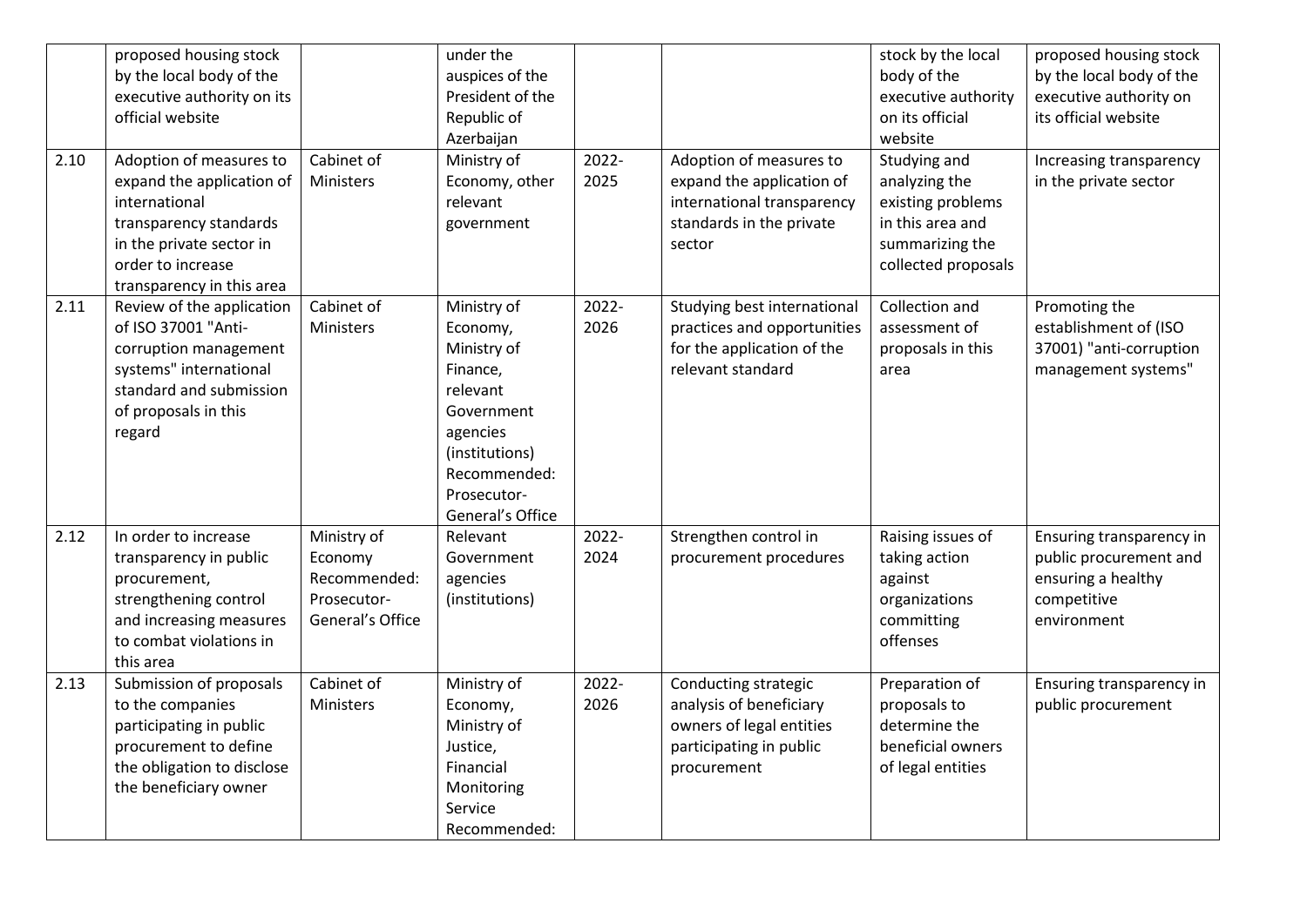|      |                                                                                                                                                                                                                                                                     |                         | Prosecutor-<br>General's Office                                                                                                                                                                                                    |               |                                                                                                                                                                                   |                                                                                                                                       |                                                                                                                               |
|------|---------------------------------------------------------------------------------------------------------------------------------------------------------------------------------------------------------------------------------------------------------------------|-------------------------|------------------------------------------------------------------------------------------------------------------------------------------------------------------------------------------------------------------------------------|---------------|-----------------------------------------------------------------------------------------------------------------------------------------------------------------------------------|---------------------------------------------------------------------------------------------------------------------------------------|-------------------------------------------------------------------------------------------------------------------------------|
| 2.14 | Establishment of a<br>mechanism for<br>monitoring financial<br>transactions on public<br>procurement                                                                                                                                                                | Cabinet of<br>Ministers | Ministry of<br>Economy,<br>Financial<br>Monitoring<br>Service<br>Recommended:<br>Prosecutor-<br>General's Office                                                                                                                   | 2022-<br>2024 | Establishment of a system<br>for regular monitoring of<br>operations related to<br>public procurement                                                                             | Limiting the use of<br>funds for illegal<br>purposes through<br>regular monitoring<br>of public<br>procurement<br>operations          | Formation of a system of<br>proactive management<br>of existing risks in the<br>field of public<br>procurement                |
| 2.15 | Improving control<br>procedures for<br>determining the prices of<br>goods and services<br>purchased through<br>quotations as per<br>procurement procedures<br>in accordance with<br>market prices,<br>strengthening the<br>independence of the<br>tender commission | Ministry of<br>Economy  | Relevant<br>Government<br>agencies<br>(institutions)                                                                                                                                                                               | 2022-<br>2024 | Strengthening control over<br>the identification of goods<br>and services purchased<br>through quotations as per<br>procurement procedures in<br>accordance with market<br>prices | Strengthening the<br>independence of<br>the tender<br>commission                                                                      | Increasing transparency<br>in procurement<br>procedures                                                                       |
| 2.16 | Creation of a single<br>portal of municipal<br>revenues and<br>expenditures and<br>implementation of all<br>municipal expenditures<br>through the portal,<br>ensuring the<br>transparency of the<br>portal                                                          | Ministry of<br>Justice  | Ministry of<br>Finance, State<br><b>Agency for Public</b><br>Services and<br>Social<br>Innovations<br>under the<br>auspices of the<br>President of the<br>Republic of<br>Azerbaijan<br>Recommended:<br>National<br>associations of | 2022-<br>2024 | Development of the legal<br>framework for the single<br>portal                                                                                                                    | Adoption of a<br>relevant act on the<br>creation and<br>regulation of a<br>single portal of<br>municipal revenues<br>and expenditures | Development of a single<br>portal of municipal<br>revenues and<br>expenditures, ensuring<br>the transparency of the<br>portal |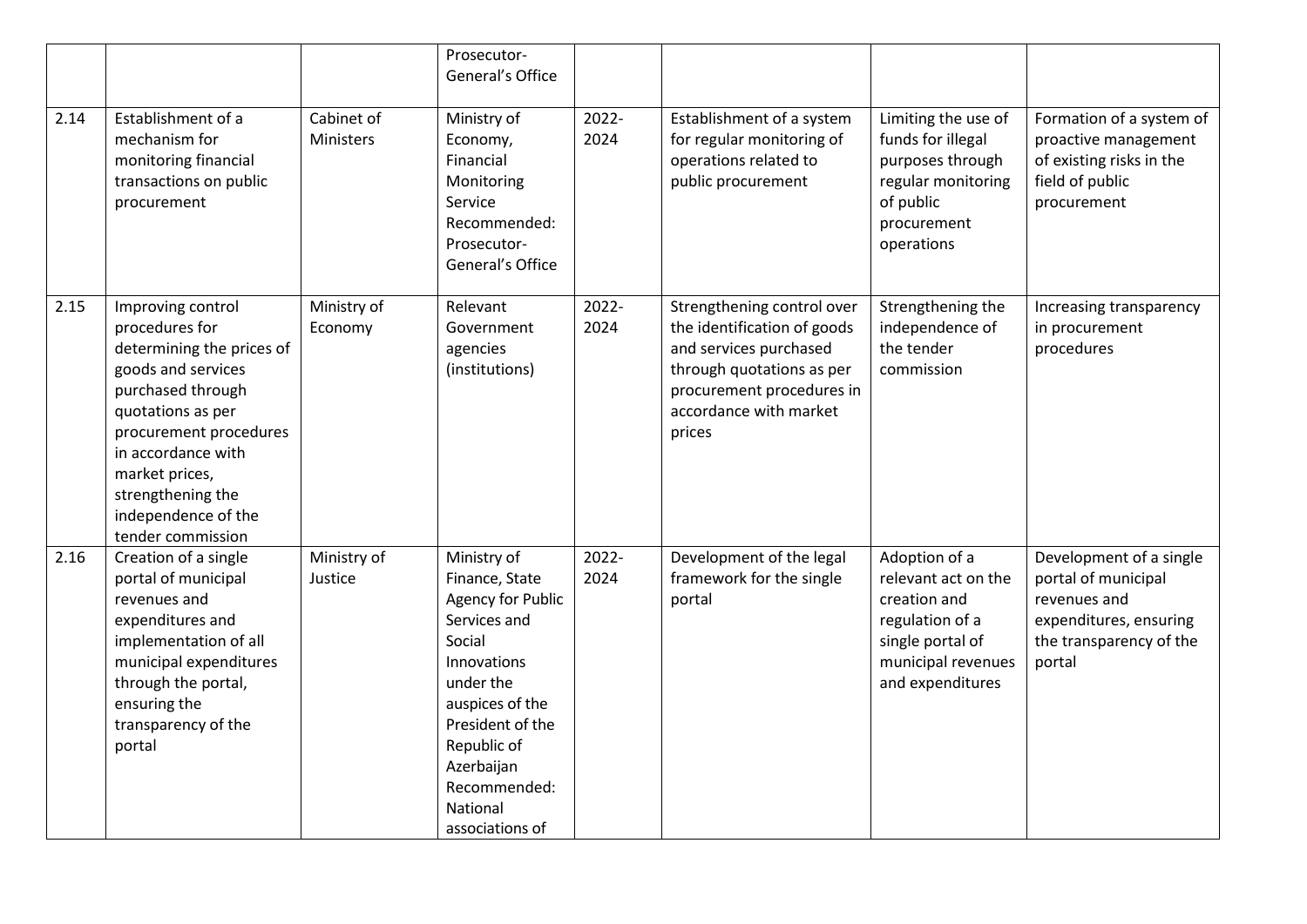|      |                                                                                                                                                                                                                                                                                                   |                                                                                                                                                                                                 | municipalities                                                                           |               |                                                                                    |                                                                                                                                         |                                                                                                                                                |
|------|---------------------------------------------------------------------------------------------------------------------------------------------------------------------------------------------------------------------------------------------------------------------------------------------------|-------------------------------------------------------------------------------------------------------------------------------------------------------------------------------------------------|------------------------------------------------------------------------------------------|---------------|------------------------------------------------------------------------------------|-----------------------------------------------------------------------------------------------------------------------------------------|------------------------------------------------------------------------------------------------------------------------------------------------|
| 2.17 | Preparation of annual<br>reports on assessment<br>and prevention of<br>corruption risks by<br>government agencies<br>(institutions) and<br>submission to the Anti-<br><b>Corruption Commission</b>                                                                                                | Central and local<br>bodies of<br>executive<br>authority, state-<br>owned and<br>state-controlled<br>legal entities and<br>public legal<br>entities<br>established on<br>behalf of the<br>state |                                                                                          | 2022-<br>2026 | Identifying the risk of<br>corruption by government<br>agencies (institutions)     | Taking appropriate<br>measures to<br>prevent corruption<br>risks                                                                        | Assessment of<br>corruption risks by<br>government agencies<br>(institutions) and<br>submission of reports on<br>their prevention              |
|      | Priority 3. Measures to ensure financial transparency and combat money laundering and financing of terrorism                                                                                                                                                                                      |                                                                                                                                                                                                 |                                                                                          |               |                                                                                    |                                                                                                                                         |                                                                                                                                                |
| 3.1  | Taking measures to<br>promote the benefits of<br>the cashless payments<br>market                                                                                                                                                                                                                  | Cabinet of<br>Ministers                                                                                                                                                                         | Ministry of<br>Economy,<br>Ministry of<br>Finance<br>Recommended:<br><b>Central Bank</b> | 2022-<br>2024 | Submission of proposals on<br>benefits of the cashless<br>payments market          | To adopt a joint<br>action plan on the<br>basis of proposals                                                                            | Taking regulatory and<br>practical measures<br>envisaged in the action<br>plan to promote the<br>benefits of the cashless<br>settlement market |
| 3.2  | In accordance with the<br>Law of the Republic of<br>Azerbaijan "On<br>Accounting",<br>establishment of "e-<br>accounting" electronic<br>portal on electronic<br>submission of financial<br>statements by<br>accounting entities to the<br>Ministry of Finance of<br>the Republic of<br>Azerbaijan | Cabinet of<br>Ministers                                                                                                                                                                         | Ministry of<br>Finance and<br>other relevant<br>Government<br>agencies<br>(institutions) | 2023-<br>2025 | Identification of initial<br>proposals for the creation<br>of an electronic portal | Preparation of<br>relevant<br>documents and<br>draft portal to<br>enable submission<br>of financial<br>statements in<br>electronic form | Completion of work on<br>"e-accounting"<br>electronic portal                                                                                   |
| 3.3  | Enhancing the efficiency                                                                                                                                                                                                                                                                          | Ministry of                                                                                                                                                                                     | Relevant                                                                                 | 2022-         | Approval of the action plan                                                        | Improving the                                                                                                                           | Adoption of measures to                                                                                                                        |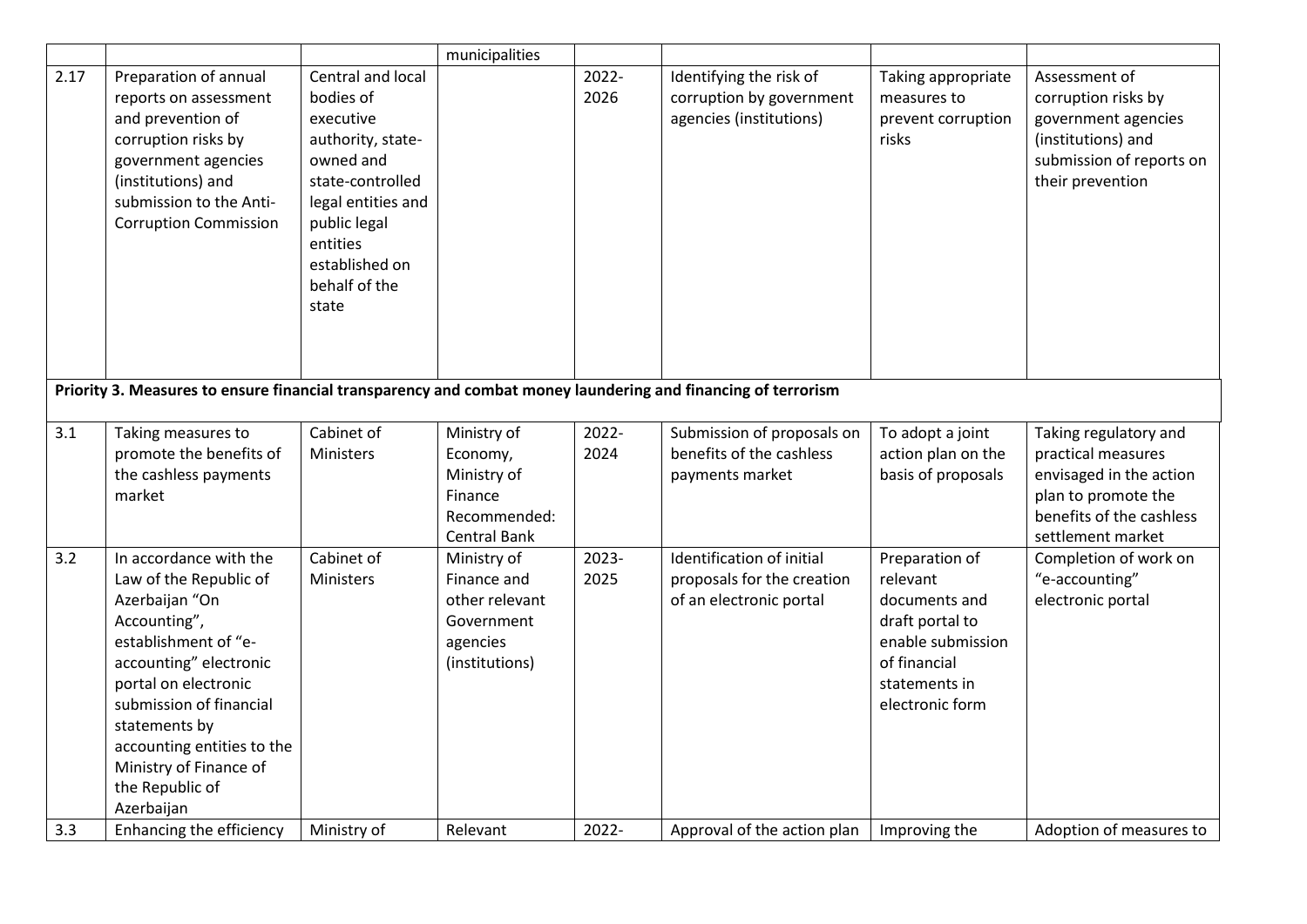|     | and quality of<br>inspections, audits and<br>other control measures<br>carried out in connection<br>with the efficient use of<br>funds allocated from the<br>state budget, increase<br>transparency in the use<br>of funds allocated from<br>the state budget              | Finance                                                           | Government<br>agencies<br>(institutions)<br>Recommended:<br>Chamber of<br><b>Accounts</b>                                             | 2026          | to increase the<br>effectiveness of<br>inspections, audits and<br>other control measures<br>carried out in connection<br>with the efficient use of<br>funds allocated from the<br>state budget | effectiveness of<br>inspections, audits<br>and other control<br>measures carried<br>out in connection<br>with the efficient<br>use of funds<br>allocated from the<br>state budget | increase transparency in<br>the use of funds<br>allocated from the state<br>budget                                                                                                                                         |
|-----|----------------------------------------------------------------------------------------------------------------------------------------------------------------------------------------------------------------------------------------------------------------------------|-------------------------------------------------------------------|---------------------------------------------------------------------------------------------------------------------------------------|---------------|------------------------------------------------------------------------------------------------------------------------------------------------------------------------------------------------|-----------------------------------------------------------------------------------------------------------------------------------------------------------------------------------|----------------------------------------------------------------------------------------------------------------------------------------------------------------------------------------------------------------------------|
| 3.4 | Continuation of<br>measures to implement<br>the recommendations of<br>the FATF (Financial<br>Action Task Force) to<br>combat money<br>laundering and financing<br>of terrorism                                                                                             | Cabinet of<br>Ministers                                           | Financial<br>Monitoring<br>Service<br>Recommended:<br>Anti-corruption<br>Commission                                                   | 2022-<br>2026 | Analysis of the FATF<br>(Financial Action Task<br>Force) recommendations<br>on combating money<br>laundering and financing of<br>terrorism                                                     | Preparation of draft<br>regulatory legal<br>acts based on FATF<br>recommendations                                                                                                 | Strengthen measures to<br>combat money<br>laundering and financing<br>of terrorism                                                                                                                                         |
| 3.5 | Taking measures to<br>increase the efficiency of<br>the detection and<br>investigation of money<br>laundering and terrorist<br>financing crimes, as well<br>as improve investigative<br>practices in this area                                                             | Recommended:<br>Prosecutor-<br>General's Office,<br>Supreme Court | Ministry of<br>Economy,<br>Ministry of<br>Internal Affairs,<br><b>State Security</b><br>Service,<br><b>State Customs</b><br>Committee | 2022-<br>2024 | Analysis of relevant<br>legislation and preparation<br>of proposals based on the<br>results of the analysis                                                                                    | Taking measures to<br>improve<br>investigative<br>practices in the<br>relevant field                                                                                              | Increasing the<br>effectiveness of control<br>measures in the relevant<br>field                                                                                                                                            |
| 3.6 | Submission of proposals<br>for the formation of<br>electronic information<br>exchange, which would<br>allow to verify<br>compliance of the<br>information provided in<br>the declaration on<br>financial information by<br>government officials with<br>the information in | Cabinet of<br>Ministers                                           | Financial<br>Monitoring<br>Service<br>Recommended:<br>Anti-corruption<br>Commission,<br>Prosecutor-<br>General's Office               | 2022-<br>2026 | Analysis of the experience<br>of countries with a unified<br>electronic information<br>system for the collection of<br>financial information                                                   | Exploring the<br>opportunities for<br>the formation of<br>electronic<br>information<br>exchange                                                                                   | Determining the<br>possibility of verifying<br>the compliance of the<br>information provided in<br>the declaration on<br>financial information by<br>government officials<br>with the information in<br>relevant databases |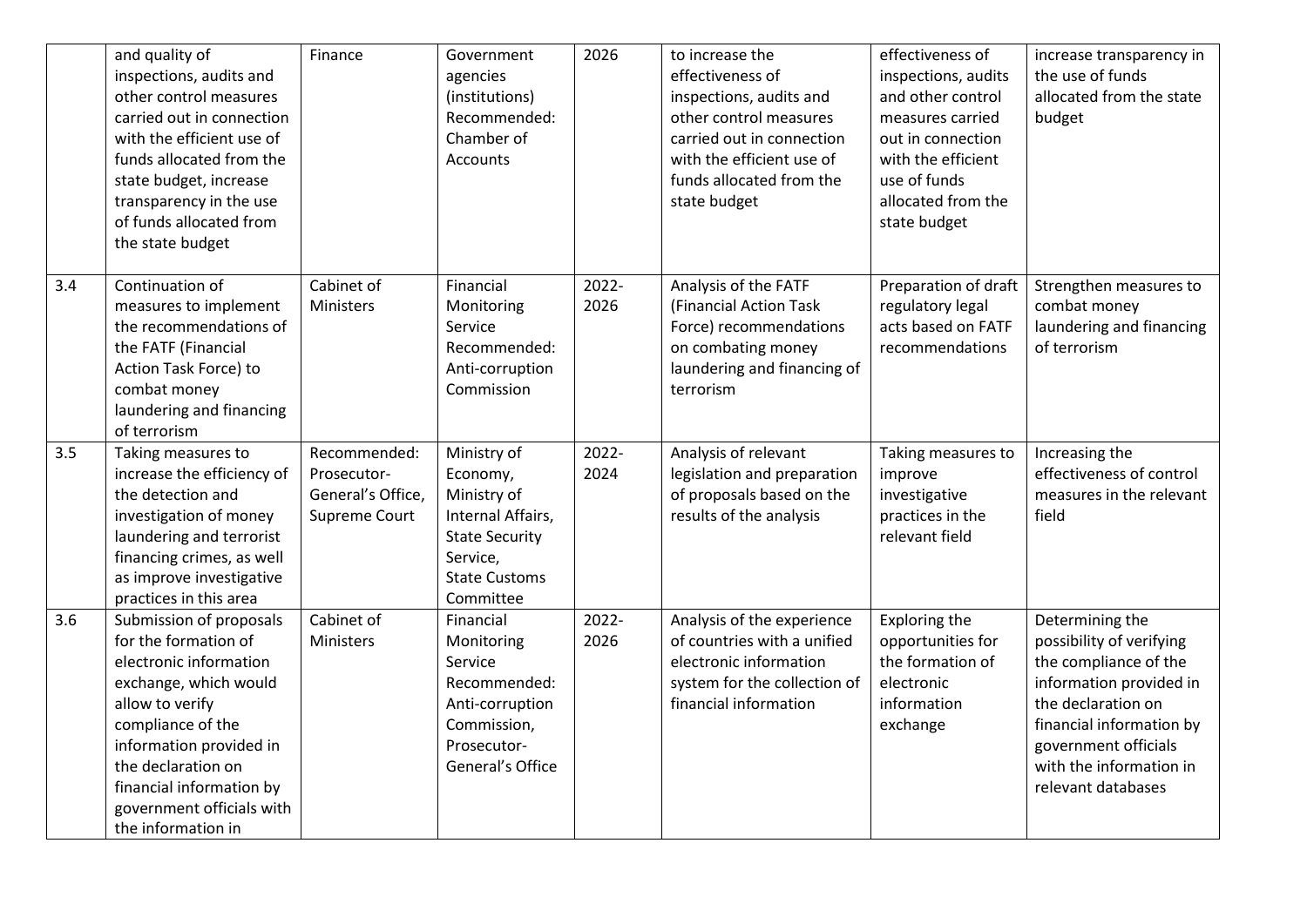|     | relevant databases                                                        |                        |                            |       |                                |                              |                           |
|-----|---------------------------------------------------------------------------|------------------------|----------------------------|-------|--------------------------------|------------------------------|---------------------------|
|     | Priority 4. Measures to improve public services and management mechanisms |                        |                            |       |                                |                              |                           |
|     |                                                                           |                        |                            |       |                                |                              |                           |
| 4.1 | Take measures to expand                                                   | Cabinet of             | State Agency for           | 2022- | <b>Expanding opportunities</b> | Improving                    | <b>Ensuring proactive</b> |
|     | activities in the field of                                                | Ministers              | <b>Public Services</b>     | 2024  | for the provision of public    | "MyGov" and other            | provision of services to  |
|     | provision of proactive                                                    |                        | and Social                 |       | services in electronic form    | portals of                   | citizens on "MyGov" and   |
|     | electronic public services                                                |                        | <b>Innovations</b>         |       |                                | government                   | other portals of          |
|     |                                                                           |                        | under the                  |       |                                | agencies                     | government agencies       |
|     |                                                                           |                        | auspices of the            |       |                                | (institutions) in            | (institutions)            |
|     |                                                                           |                        | President of the           |       |                                | order to effectively         |                           |
|     |                                                                           |                        | Republic of<br>Azerbaijan, |       |                                | organize their<br>activities |                           |
|     |                                                                           |                        | other relevant             |       |                                |                              |                           |
|     |                                                                           |                        | Government                 |       |                                |                              |                           |
|     |                                                                           |                        | agencies                   |       |                                |                              |                           |
|     |                                                                           |                        | (institutions)             |       |                                |                              |                           |
| 4.2 | Acceleration of work on                                                   | Cabinet of             | State Agency for           | 2022- | Analysis of electronic         | Preparation of               | Increasing the number of  |
|     | electronic public services                                                | Ministers              | <b>Public Services</b>     | 2026  | services provided by           | regulatory                   | public services provided  |
|     | and integration between                                                   |                        | and Social                 |       | government agencies            | framework projects           | in electronic form        |
|     | information systems of                                                    |                        | Innovations                |       | (institutions) and             | for services                 | without requiring         |
|     | Government agencies                                                       |                        | under the                  |       | preparation of proposals       | provided through             | documents from citizens   |
|     | (institutions), ensuring                                                  |                        | auspices of the            |       | for the creation of new e-     | the submission of            |                           |
|     | activities related to the                                                 |                        | President of the           |       | services                       | relevant                     |                           |
|     | organization of the                                                       |                        | Republic of                |       |                                | documents and                |                           |
|     | transition from paper-                                                    |                        | Azerbaijan,                |       |                                | certificates via their       |                           |
|     | based to information-                                                     |                        | other relevant             |       |                                | integration into             |                           |
|     | based services                                                            |                        | Government                 |       |                                | relevant                     |                           |
|     |                                                                           |                        | agencies                   |       |                                | information                  |                           |
|     |                                                                           |                        | (institutions)             |       |                                | systems                      |                           |
| 4.3 | In order to increase                                                      | State Agency for       | Relevant                   | 2022- | Preparation of a list of       | Posting the                  | Further strengthening     |
|     | transparency, posting the                                                 | <b>Public Services</b> | Government                 | 2026  | payments, amounts,             | relevant list on the         | transparency in the       |
|     | list of documents                                                         | and Social             | agencies                   |       | documents required for the     | <b>Public Services</b>       | provision of public       |
|     | required for the                                                          | Innovations            | (institutions)             |       | provision of public services   | Portal and websites          | services                  |
|     | provision of public                                                       | under the              |                            |       | defined by law                 | of relevant                  |                           |
|     | services and the amount                                                   | auspices of the        |                            |       |                                | government                   |                           |
|     | of payments established                                                   | President of the       |                            |       |                                | agencies                     |                           |
|     | by law on a single                                                        | Republic of            |                            |       |                                | (institutions)               |                           |
|     | information portal on                                                     | Azerbaijan             |                            |       |                                |                              |                           |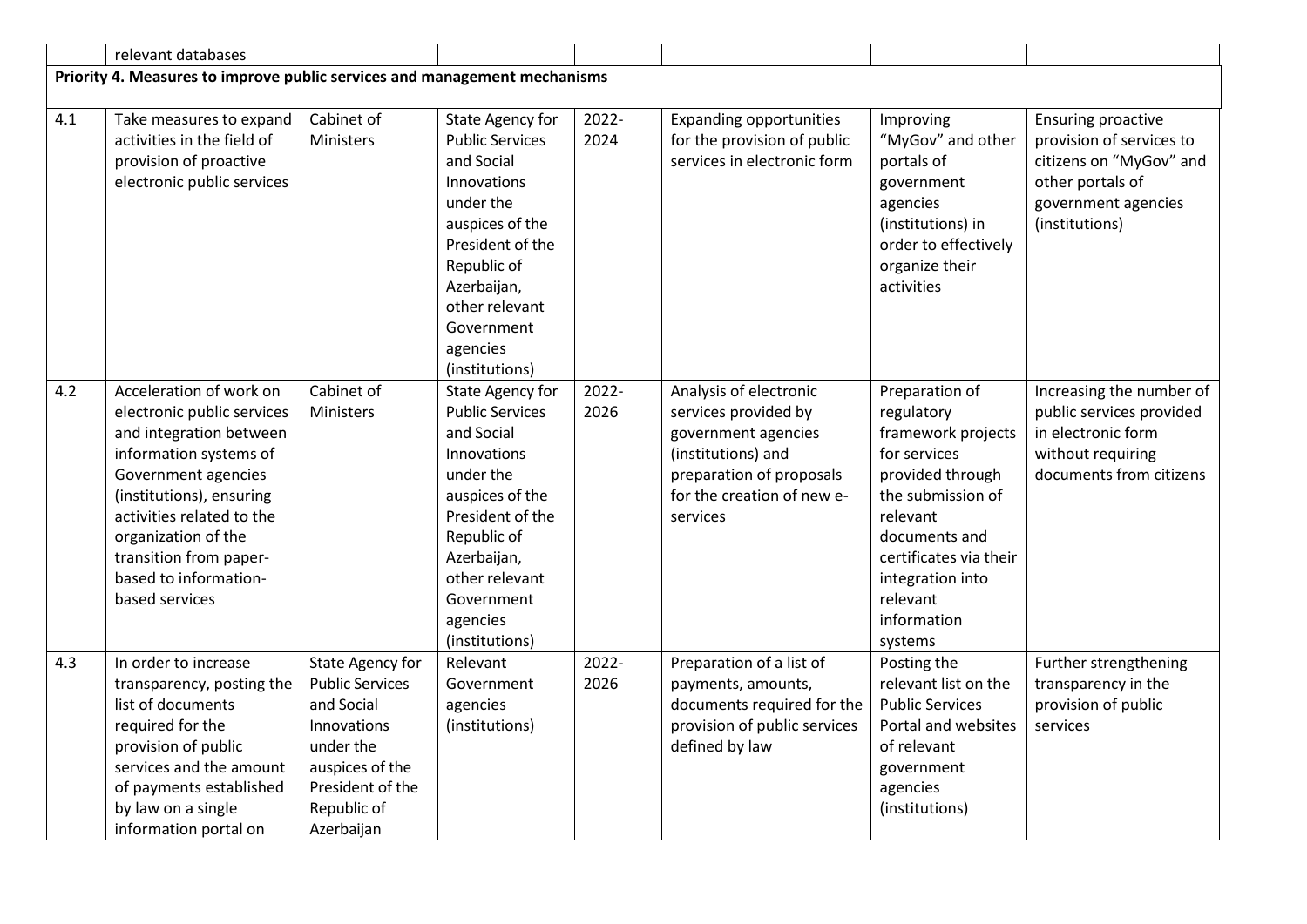|     | public services and            |              |                         |       |                             |                      |                             |
|-----|--------------------------------|--------------|-------------------------|-------|-----------------------------|----------------------|-----------------------------|
|     | websites of relevant           |              |                         |       |                             |                      |                             |
|     | government agencies            |              |                         |       |                             |                      |                             |
|     | (institutions)                 |              |                         |       |                             |                      |                             |
| 4.4 | Improving the rules of         | <b>State</b> | Ministry of             | 2022- | Analysis and assessment of  | Development of       | Ensuring the                |
|     | admission to advanced          | Examination  | Digital                 | 2024  | the current situation with  | relevant projects to | implementation of           |
|     | education in higher            | Center,      | Development             |       | admission to advanced       | ensure               | regulatory acts in this     |
|     | education and secondary        | Ministry of  | and Transport,          |       | education in higher         | transparency in the  | field by improving the      |
|     | special education              | Education    | <b>State Agency for</b> |       | education and secondary     | process of           | rules for admission to      |
|     | institutions, organization     |              | <b>Public Services</b>  |       | special education           | admission to         | advanced education in       |
|     | of electronic admission        |              | and Social              |       | institutions                | advanced             | higher education and        |
|     | process                        |              | Innovations             |       |                             | education in higher  | secondary special           |
|     |                                |              | under the               |       |                             | education and        | education institutions      |
|     |                                |              | auspices of the         |       |                             | secondary special    |                             |
|     |                                |              | President of the        |       |                             | education            |                             |
|     |                                |              | Republic of             |       |                             | institutions,        |                             |
|     |                                |              | Azerbaijan              |       |                             | organization of      |                             |
|     |                                |              |                         |       |                             | electronic           |                             |
|     |                                |              |                         |       |                             | admission process    |                             |
| 4.5 | Simplification of access       | Cabinet of   | Ministry of             | 2022- | Preparation of proposals to | Assessment of        | Adoption of measures to     |
|     | to electronic signature in     | Ministers    | Digital                 | 2026  | expand the use of services  | proposals on         | simplify access to          |
|     | order to expand the use        |              | Development             |       | provided by government      | simplifying access   | electronic signature        |
|     | of services provided by        |              | and Transport,          |       | agencies (institutions)     | to electronic        |                             |
|     | government agencies            |              | other relevant          |       |                             | signature            |                             |
|     | (institutions)                 |              | Government              |       |                             |                      |                             |
|     |                                |              | agencies                |       |                             |                      |                             |
|     |                                |              | (institutions)          |       |                             |                      |                             |
| 4.6 |                                |              |                         |       |                             |                      |                             |
|     | <b>Expanding opportunities</b> | Cabinet of   | Relevant                | 2022- | Development of              | Launch of mobile     | Increasing the flexibility  |
|     | for the provision of           | Ministers    | Government              | 2024  | preliminary mobile          | applications related | and efficiency of public    |
|     | public services through        |              | agencies                |       | applications related to     | to public services   | services as a result of the |
|     | mobile technologies            |              | (institutions),         |       | public services             |                      | operation of mobile         |
|     |                                |              | <b>State Agency for</b> |       |                             |                      | applications related to     |
|     |                                |              | <b>Public Services</b>  |       |                             |                      | public services,            |
|     |                                |              | and Social              |       |                             |                      | preventing time loss and    |
|     |                                |              | Innovations             |       |                             |                      | additional costs for        |
|     |                                |              | under the               |       |                             |                      | citizens                    |
|     |                                |              | auspices of the         |       |                             |                      |                             |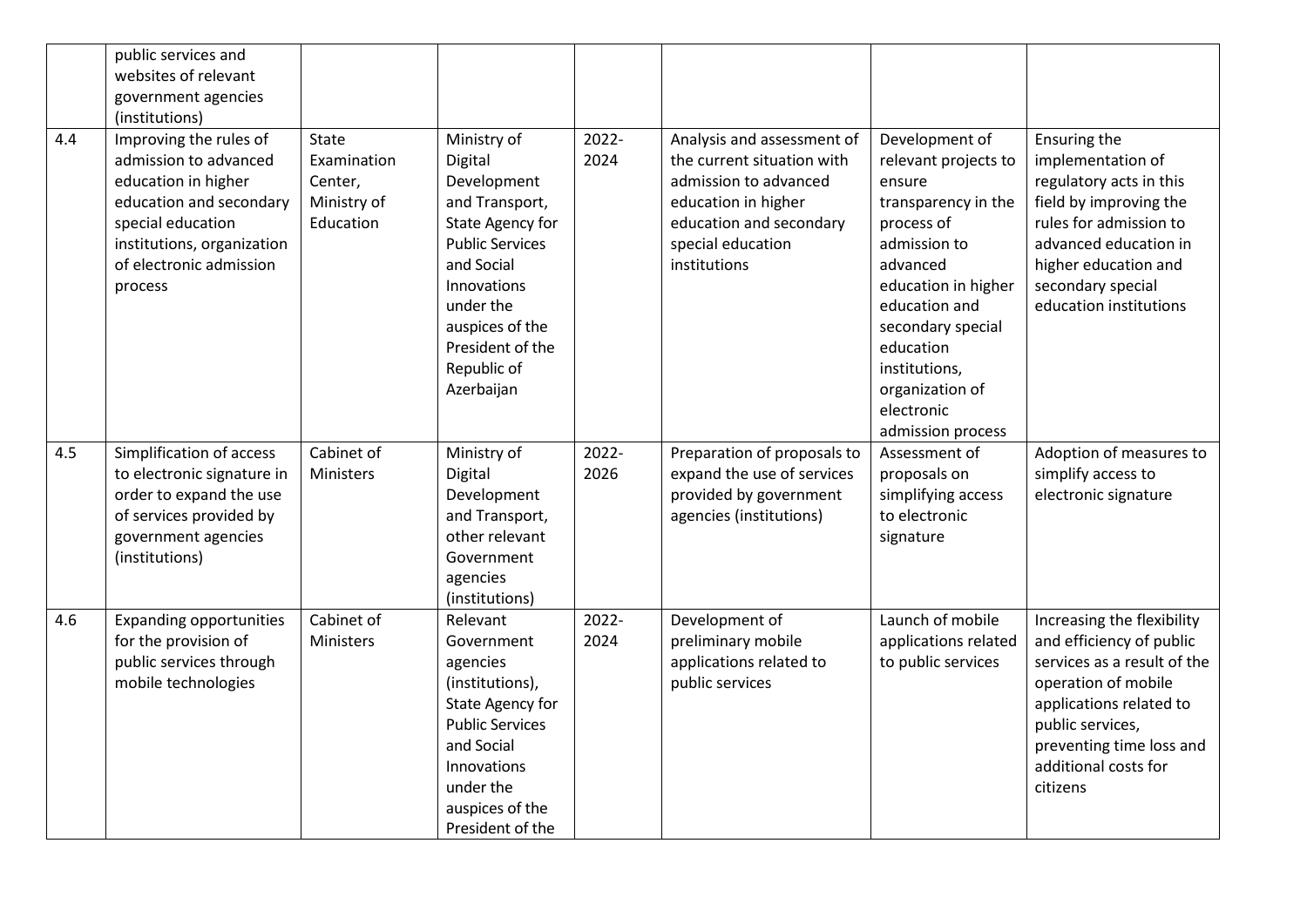|      |                                                                                                                                                                                                                                                                                           |                                                        | Republic of<br>Azerbaijan,<br>Ministry of<br>Digital<br>Development<br>and Transport                                             |               |                                                                                                                             |                                                                                                                                                      |                                                                                                                                                                                                    |
|------|-------------------------------------------------------------------------------------------------------------------------------------------------------------------------------------------------------------------------------------------------------------------------------------------|--------------------------------------------------------|----------------------------------------------------------------------------------------------------------------------------------|---------------|-----------------------------------------------------------------------------------------------------------------------------|------------------------------------------------------------------------------------------------------------------------------------------------------|----------------------------------------------------------------------------------------------------------------------------------------------------------------------------------------------------|
| 4.7  | Increasing the<br>population's access to<br>Internet information and<br>communication services<br>in the regions through<br>the application of<br>modern technologies                                                                                                                     | Ministry of<br>Digital<br>Development<br>and Transport |                                                                                                                                  | 2022-<br>2024 | Analysis of the current<br>situation with access to<br>Internet information and<br>communication services in<br>the regions | Preparation and<br>assessment of<br>proposals to<br>increase access to<br>Internet<br>information and<br>communication<br>services in the<br>regions | Adoption of measures to<br>facilitate access to<br>Internet information and<br>communication services<br>in the regions                                                                            |
| 4.8  | Application of electronic<br>kiosks and other<br>innovative means at<br>checkpoints, as well as<br>expansion of<br>opportunities for mobile<br>services to individuals by<br>relevant Government<br>agencies (institutions)                                                               | Cabinet of<br>Ministers                                | <b>State Customs</b><br>Committee, State<br>Border Service,<br><b>State Migration</b><br>Service, Ministry<br>of Foreign Affairs | 2022-<br>2024 | Increasing the number of<br>electronic kiosks and<br>mobile services at state<br>border checkpoints                         | Improving the<br>functionality of<br>electronic kiosks<br>installed at<br>checkpoints across<br>the state border                                     | Ensuring access to public<br>services                                                                                                                                                              |
| 4.9  | Conducting regular<br>electronic satisfaction<br>surveys through official<br>websites and social<br>networks to assess the<br>quality of services<br>provided by government<br>agencies (institutions),<br>involving civil society<br>institutions and public<br>councils in this process | Social Surveys<br>Center                               | Relevant<br>Government<br>agencies<br>(institutions)                                                                             | 2022-<br>2026 | Identifying areas where e-<br>surveys are to be<br>conducted and targets for<br>such e-surveys                              | Conducting regular<br>e-satisfaction<br>surveys and<br>publishing their<br>results through<br>official websites<br>and social networks               | Ensuring transparency of<br>the Government<br>agencies (agencies)<br>providing public services,<br>assessing the quality of<br>their services, taking<br>preventive measures<br>against corruption |
| 4.10 | Taking measures to<br>organize services in<br>Government agencies                                                                                                                                                                                                                         | Cabinet of<br>Ministers                                | Relevant<br>Government<br>agencies                                                                                               | 2022-<br>2024 | Preparation of initial action<br>to identify shortcomings in<br>the operation of call                                       | Improving the<br>operation of call<br>centers                                                                                                        | <b>Ensuring prompt</b><br>consideration of citizens'<br>appeals by call centers,                                                                                                                   |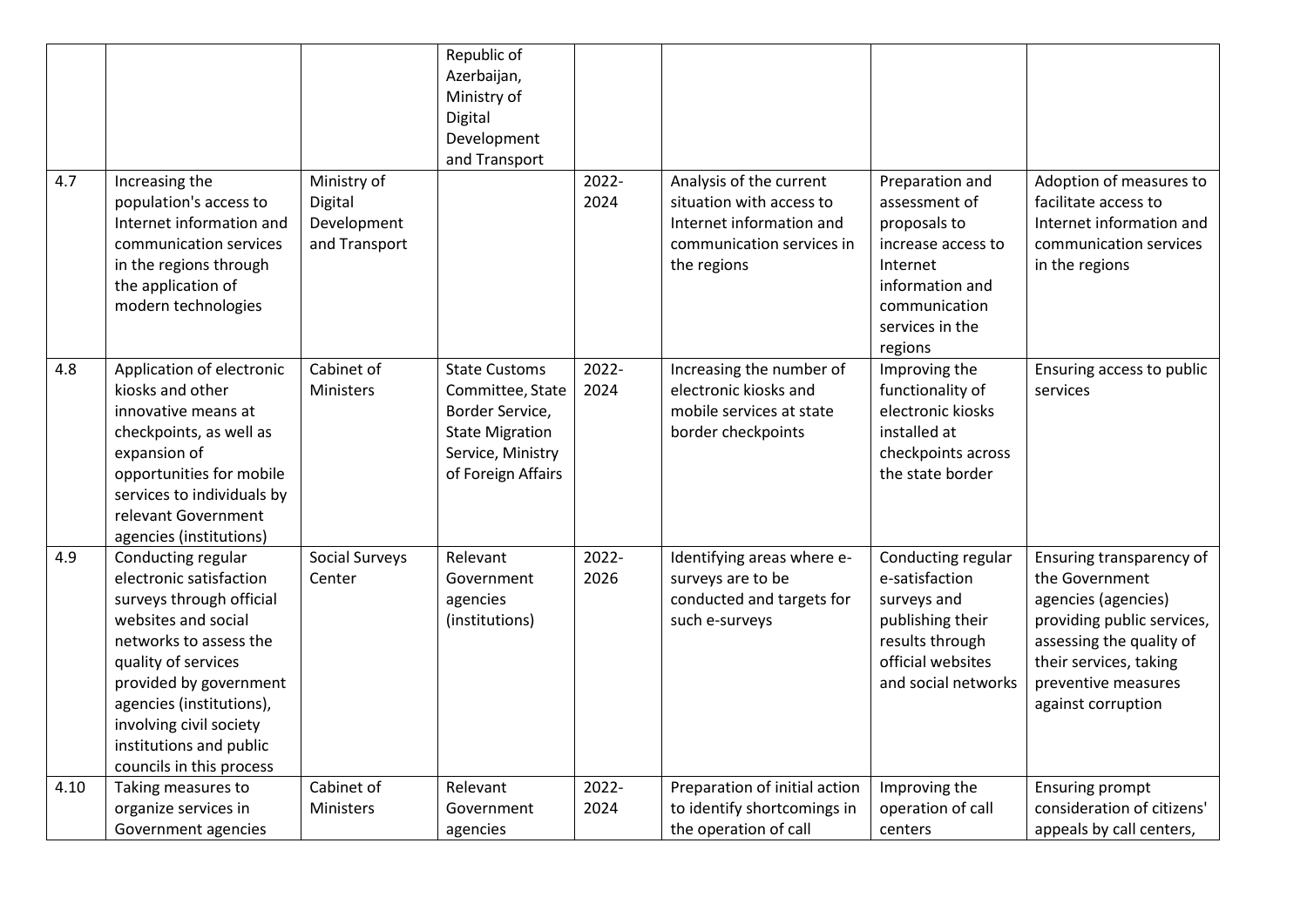|      | (institutions) that do not<br>have call centers,<br>improving the operation<br>of existing call centers<br>and ensuring that the<br>services provided by call<br>centers meet general<br>requirements                     |                                | (institutions)                                                                                                                                                                                                                                 |               | centers in Government<br>agencies (institutions),<br>improving their quality and<br>eliminating any<br>shortcomings                                                                                                               |                                                                                                                                                                                                                              | full and comprehensive<br>explanation of their<br>appeals                                             |
|------|---------------------------------------------------------------------------------------------------------------------------------------------------------------------------------------------------------------------------|--------------------------------|------------------------------------------------------------------------------------------------------------------------------------------------------------------------------------------------------------------------------------------------|---------------|-----------------------------------------------------------------------------------------------------------------------------------------------------------------------------------------------------------------------------------|------------------------------------------------------------------------------------------------------------------------------------------------------------------------------------------------------------------------------|-------------------------------------------------------------------------------------------------------|
| 4.11 | Electronic receipt and<br>processing of appeals<br>related to involvement in<br>paid public works,<br>development of<br>mechanisms to eliminate<br>abuses                                                                 | Cabinet of<br>Ministers        | Local bodies of<br>executive<br>authority,<br>Ministry of Labor<br>and Social<br>Protection of the<br>Population<br>Recommended:<br>Prosecutor-<br>General's Office                                                                            | 2022-<br>2023 | Analysis of the current<br>situation of appeals related<br>to involvement in paid<br>public works                                                                                                                                 | Identification of<br>preventive<br>measures to<br>eliminate cases of<br>abuse in this area,<br>fully electronic<br>appeals                                                                                                   | Ensuring citizen<br>satisfaction over appeals<br>related to involvement in<br>paid public works       |
| 4.12 | Preparation of proposals<br>on lease and ownership<br>of state and municipal<br>land plots, extension of<br>lease terms, electronic<br>process of category<br>change, limiting<br>opportunities for abuse<br>in this area | Cabinet of<br>Ministers        | Ministry of<br>Economy,<br>Ministry of<br>Agriculture,<br>Ministry of<br>Justice, Ministry<br>of Ecology and<br>Natural<br>Resources, State<br>Committee on<br>Architecture and<br>Town-planning,<br>Local bodies of<br>executive<br>authority | 2022-<br>2023 | Analysis of the legislation<br>in the relevant field and<br>organization of public<br>services for the lease of<br>state and municipal land<br>plots, extension of lease<br>terms, electronic process<br>of changing the category | Preparation of<br>proposals on lease<br>of state and<br>municipal land<br>plots, extension of<br>lease terms,<br>electronic process<br>of category change,<br>as well as limiting<br>opportunities for<br>abuse in this area | Adoption of measures to<br>computerize these<br>processes, ensuring<br>transparency in this area      |
| 4.13 | Continuation of work on<br>electronic procedures<br>related to the sale and<br>lease of agricultural<br>facilities, concessional                                                                                          | Cabinet of<br><b>Ministers</b> | Ministry of<br>Agriculture                                                                                                                                                                                                                     | 2022-<br>2023 | Study and analysis of<br>foreign experience in this<br>field                                                                                                                                                                      | Development of<br>electronic software<br>for leasing and<br>concessional<br>lending                                                                                                                                          | Ensuring transparency in<br>procedures related to<br>the sale and lease of<br>agricultural facilities |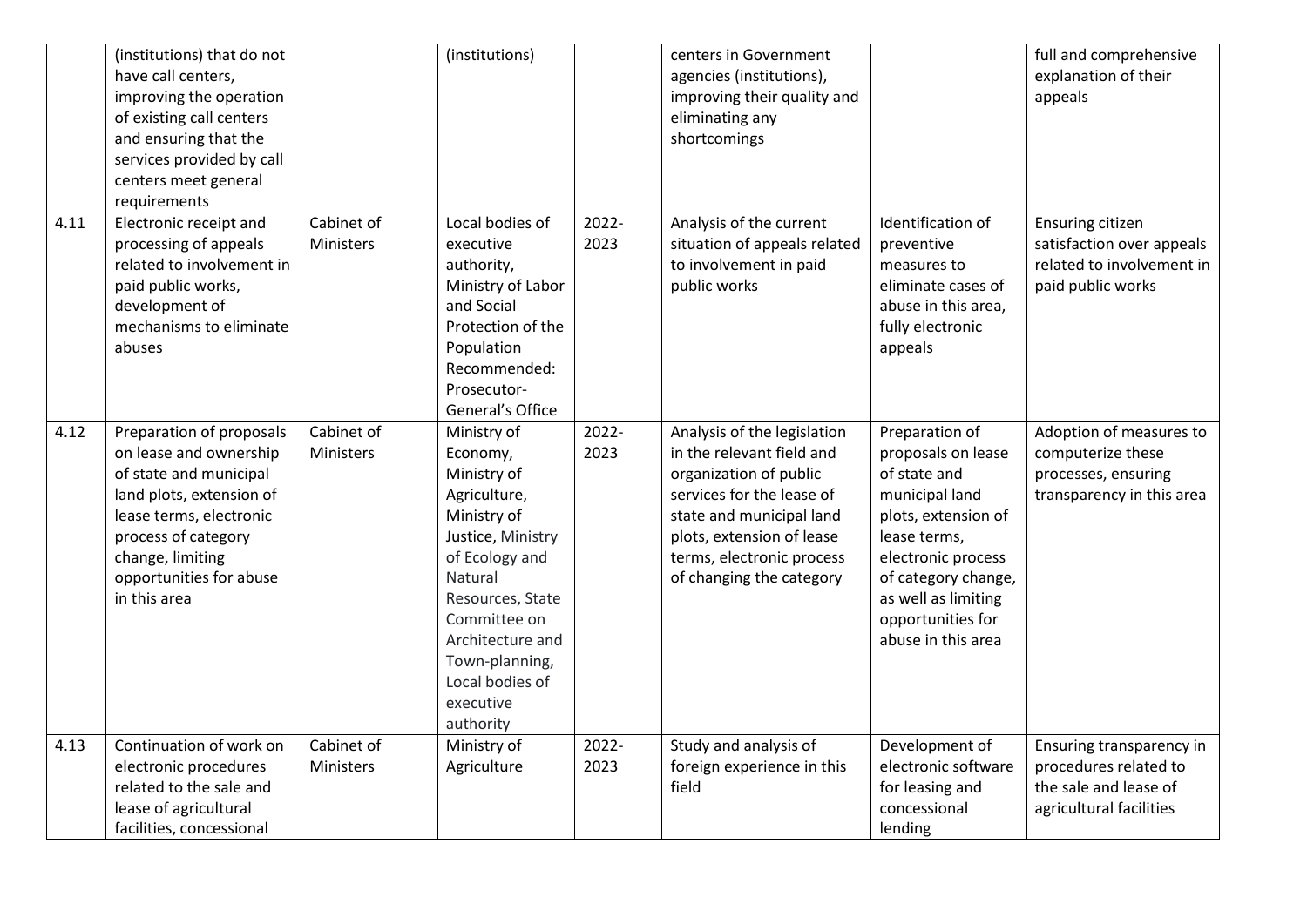|      | loans and creation of                                                                                                                                                                                                       |                                                                      |                                                                                                                               |               |                                                                                                                                                                                                                                     |                                                                                                                                                                  |                                                                                                                                                                                                                                 |
|------|-----------------------------------------------------------------------------------------------------------------------------------------------------------------------------------------------------------------------------|----------------------------------------------------------------------|-------------------------------------------------------------------------------------------------------------------------------|---------------|-------------------------------------------------------------------------------------------------------------------------------------------------------------------------------------------------------------------------------------|------------------------------------------------------------------------------------------------------------------------------------------------------------------|---------------------------------------------------------------------------------------------------------------------------------------------------------------------------------------------------------------------------------|
|      | queue registers                                                                                                                                                                                                             |                                                                      |                                                                                                                               |               |                                                                                                                                                                                                                                     |                                                                                                                                                                  |                                                                                                                                                                                                                                 |
| 4.14 | Expanding the<br>possibilities for electronic<br>submission of municipal<br>acts to the body<br>exercising administrative<br>control over<br>municipalities                                                                 | Ministry of<br>Justice                                               | Ministry of<br>Finance<br>Recommended:<br>National<br>associations of<br>municipalities                                       | 2022-<br>2026 | Analysis and evaluation of<br>the possibility of<br>submitting municipal acts<br>in electronic form                                                                                                                                 | Establishing a<br>procedure for<br>submission of<br>municipal acts in<br>electronic form                                                                         | Adoption of measures to<br>enable electronic<br>submission of municipal<br>acts, thereby increasing<br>the effectiveness of<br>administrative control<br>over municipalities and<br>ensuring transparency in<br>their operation |
|      |                                                                                                                                                                                                                             |                                                                      |                                                                                                                               |               | Priority 5. Development of cooperation with civil society institutions and international cooperation in the field of combating corruption                                                                                           |                                                                                                                                                                  |                                                                                                                                                                                                                                 |
| 5.1  | Further strengthening of<br>cooperation between<br>civil society institutions<br>and government<br>agencies (institutions)<br>operating in the field of<br>combating corruption,<br>and implementation of<br>joint projects | Agency for State<br>Support of Non-<br>Governmental<br>Organizations | Government<br>agencies<br>(institutions)<br>Recommended:<br>Prosecutor-<br>General's Office,<br>Anti-corruption<br>Commission | 2022-<br>2026 | Creating conditions for the<br>participation of<br>representatives of civil<br>society institutions in<br>collegial decision-making<br>procedures in government<br>agencies (institutions)                                          | Implementation of<br>awareness-raising<br>projects in<br>cooperation with<br>civil society<br>institutions working<br>in the field of<br>combating<br>corruption | <b>Establishing close</b><br>cooperation between<br>civil society institutions<br>and government<br>agencies (institutions)                                                                                                     |
| 5.2  | Expanding the use of<br>public participation in<br>government agencies<br>(institutions) and<br>increasing the efficiency<br>of public councils                                                                             | Central and local<br>bodies of<br>executive<br>authority             |                                                                                                                               | 2022-<br>2026 | Conducting analysis to<br>expand the use of public<br>participation in<br>government agencies<br>(institutions), consideration<br>of the establishment of<br>such councils in institutions<br>where there are no public<br>councils | Preparation of<br>proposals to<br>expand the use of<br>public participation<br>in government<br>agencies<br>(institutions)                                       | Adoption of measures to<br>increase the efficiency of<br>public councils                                                                                                                                                        |
| 5.3  | Further expanding<br>cooperation with the<br><b>International Association</b><br>of Prosecutors (IAP), the<br><b>International Association</b><br>of Anti-Corruption<br>Agencies (IAACA), the                               | Cabinet of<br>Ministers                                              | Relevant<br>government<br>agencies<br>(institutions)<br>Recommended:<br>Prosecutor-<br>General's Office,                      | 2022-<br>2026 | Analysis of<br>recommendations of<br>international organizations<br>working in the field of<br>combating corruption                                                                                                                 | Preparation of<br>proposals for the<br>implementation of<br>recommendations                                                                                      | Adoption of measures to<br>expand cooperation with<br>international<br>organizations<br>specializing in the fight<br>against corruption                                                                                         |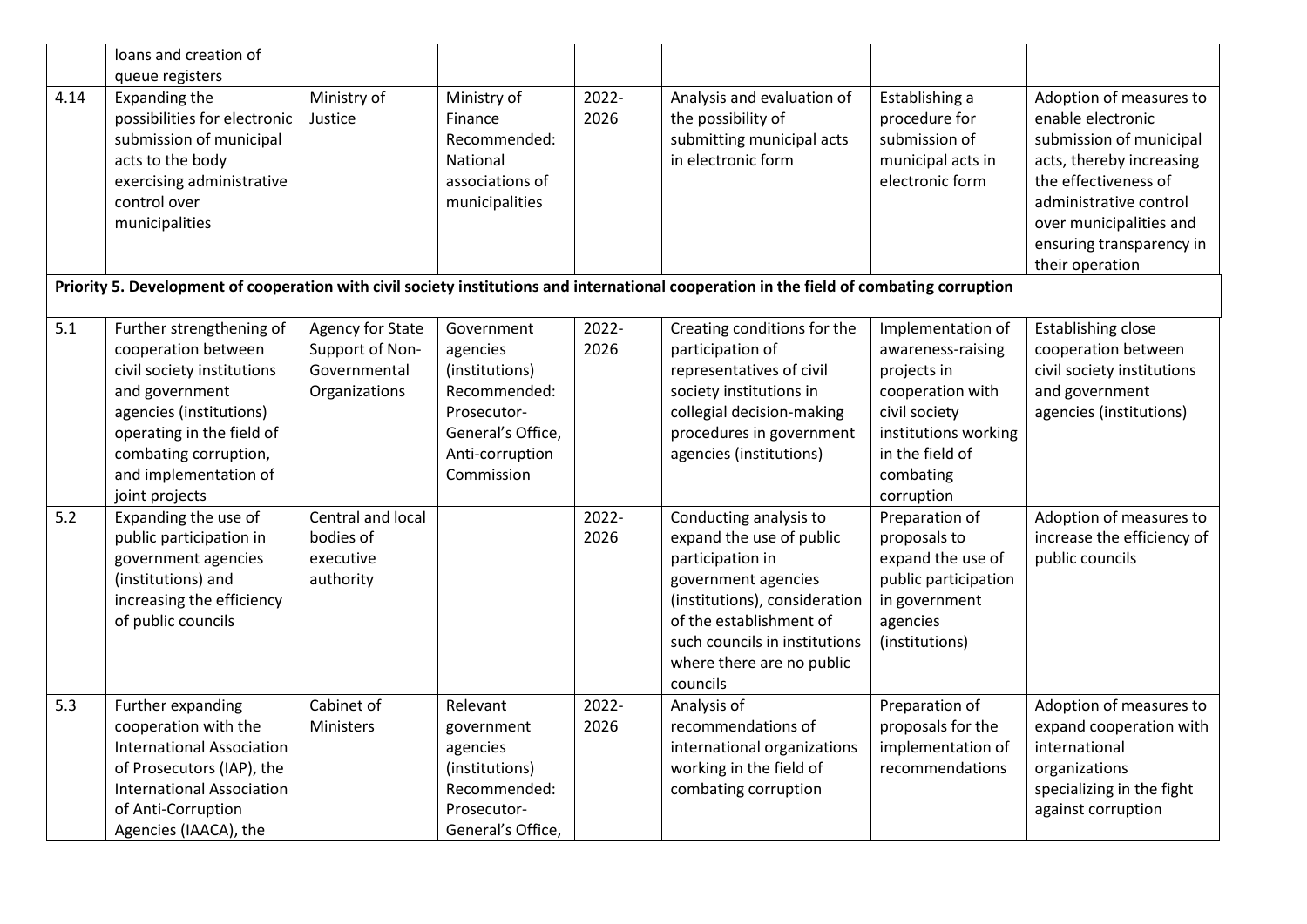|       | <b>International Anti-</b>                    |             | Anti-corruption   |       |                             |                      |                          |
|-------|-----------------------------------------------|-------------|-------------------|-------|-----------------------------|----------------------|--------------------------|
|       | <b>Corruption Academy</b>                     |             | Commission        |       |                             |                      |                          |
|       | (IACA), the European                          |             |                   |       |                             |                      |                          |
|       | Partners Against                              |             |                   |       |                             |                      |                          |
|       | Corruption (EPAC) and                         |             |                   |       |                             |                      |                          |
|       | other international anti-                     |             |                   |       |                             |                      |                          |
|       | corruption organizations,                     |             |                   |       |                             |                      |                          |
|       | continuing activities to                      |             |                   |       |                             |                      |                          |
|       | study best anti-                              |             |                   |       |                             |                      |                          |
|       | corruption practices                          |             |                   |       |                             |                      |                          |
| 5.4   | Continuation of                               | Cabinet of  | Relevant          | 2022- | Periodic analysis of        | Preparation of       | Adoption of measures to  |
|       | measures to implement                         | Ministers   | government        | 2026  | recommendations             | proposals for the    | implement the            |
|       | the recommendations of                        |             | agencies          |       | provided by these           | implementation of    | recommendations          |
|       | the United Nations, the                       |             | (institutions)    |       | international organizations | recommendations      |                          |
|       | Council of Europe's                           |             | Recommended:      |       |                             |                      |                          |
|       | Group of States against                       |             | Prosecutor-       |       |                             |                      |                          |
|       | Corruption (GRECO), the                       |             | General's Office, |       |                             |                      |                          |
|       | Organization for                              |             | Anti-corruption   |       |                             |                      |                          |
|       | <b>Economic Cooperation</b>                   |             | Commission        |       |                             |                      |                          |
|       | and Development (OECD)                        |             |                   |       |                             |                      |                          |
|       |                                               |             |                   |       |                             |                      |                          |
|       | Priority 6. Anti-corruption awareness-raising |             |                   |       |                             |                      |                          |
|       |                                               |             |                   |       |                             |                      |                          |
| 6.1   | Development of a                              | Ministry of | Prosecutor-       | 2022  | Establishment of a working  | Studying the         | Development of the anti- |
|       | comprehensive anti-                           | Education   | General's Office, |       | group to develop the        | experience of        | corruption training      |
|       | corruption training                           |             | Anti-corruption   |       | training module             | foreign countries in | module                   |
|       | module for the country                        |             | Commission        |       |                             | this field and       |                          |
|       |                                               |             |                   |       |                             | adapting it to the   |                          |
|       |                                               |             |                   |       |                             | national curriculum  |                          |
| $6.2$ | Expanding work on                             | Cabinet of  | Relevant          | 2022- | In order to develop a       | Carrying out         | Adoption of measures to  |
|       | formation of an anti-                         | Ministers   | government        | 2026  | model of anti-corruption    | awareness-raising,   | strengthen zero          |
|       | corruption behavior                           |             | agencies          |       | behavior, determining the   | training and other   | tolerance towards        |
|       | model in employees of                         |             | (institutions)    |       | measures to be taken by     | activities to        | corruption in society    |
|       | state and municipal                           |             | Recommended:      |       | relevant agencies taking    | improve the level    |                          |
|       | bodies, state- or                             |             | Anti-corruption   |       | into account corruption     | of awareness         |                          |
|       | municipality-owned or                         |             | Commission,       |       | risks                       | among employees      |                          |
|       | controlled legal entities                     |             | National          |       |                             |                      |                          |
|       | and state budget                              |             | association of    |       |                             |                      |                          |
|       | organizations, including                      |             | municipalities    |       |                             |                      |                          |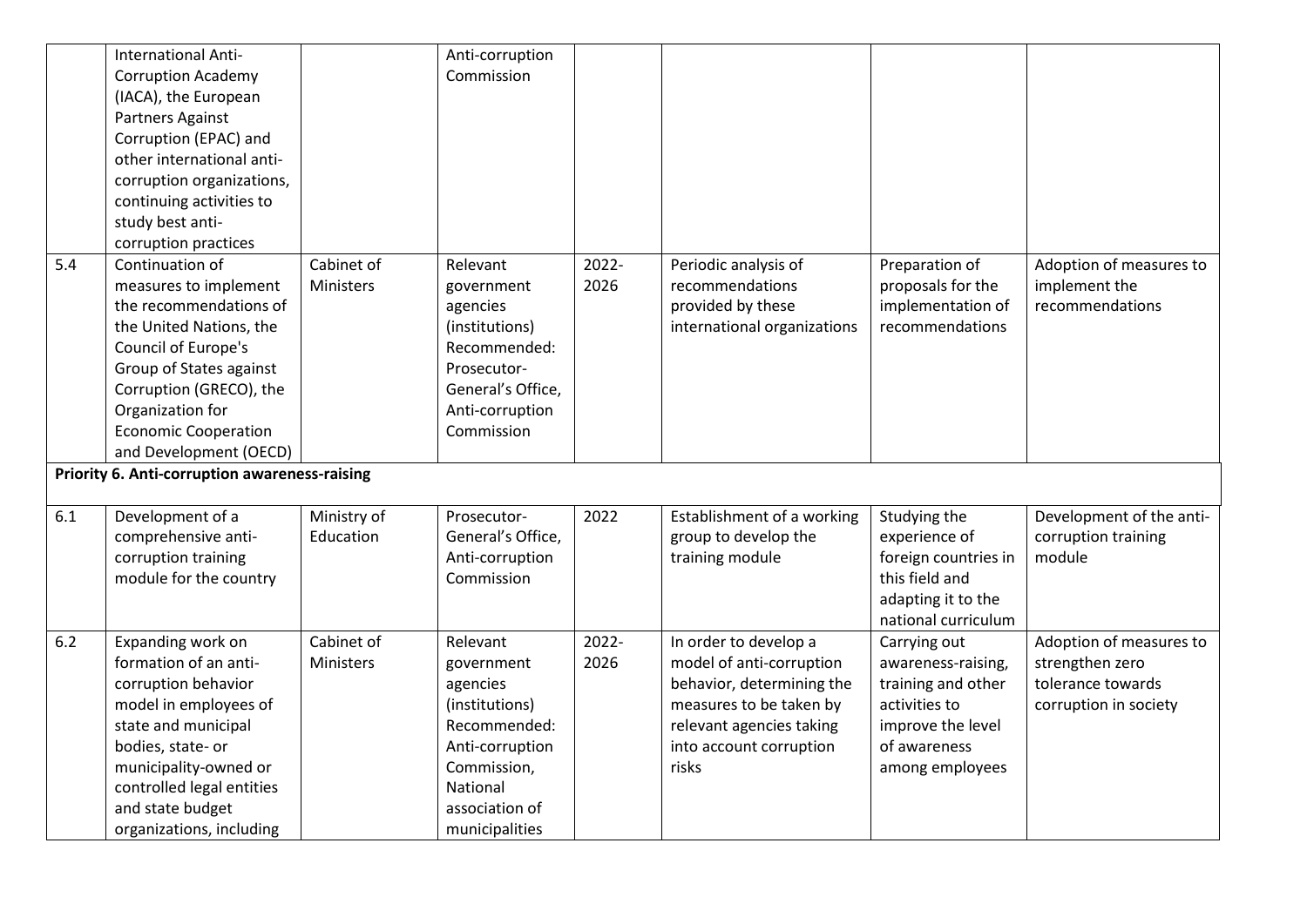|     | medical and educational<br>workers, taking measures<br>to increase public<br>awareness and enhance<br>the effectiveness of<br>training and other<br>activities                                |                                |                                                                                                                                                                                                                                                    |               |                                                                                                                    |                                                                                                          |                                                                                                                     |
|-----|-----------------------------------------------------------------------------------------------------------------------------------------------------------------------------------------------|--------------------------------|----------------------------------------------------------------------------------------------------------------------------------------------------------------------------------------------------------------------------------------------------|---------------|--------------------------------------------------------------------------------------------------------------------|----------------------------------------------------------------------------------------------------------|---------------------------------------------------------------------------------------------------------------------|
| 6.3 | Carrying out awareness-<br>raising activities for<br>business entities to<br>improve awareness in<br>this area in order to<br>prevent corruption-<br>related abuses during<br>business audits | Ministry of<br>Justice         | Ministry of<br>Economy                                                                                                                                                                                                                             | 2022-<br>2026 | Analysis of the results of<br>business audits                                                                      | Development of<br>training programs<br>on prevention of<br>corruption for<br>business entities           | Carrying out awareness-<br>raising activities to<br>improve awareness of<br>business entities                       |
| 6.4 | Organization of training<br>courses for civil servants<br>on anti-corruption and<br>ethical conduct                                                                                           | State<br>Examination<br>Center | Recommended:<br>Anti-corruption<br>Commission                                                                                                                                                                                                      | 2022-<br>2026 | Approval of an action plan<br>for the training of civil<br>servants on anti-corruption<br>and ethical conduct      | Phased<br>involvement of civil<br>servants in<br>trainings on anti-<br>corruption and<br>ethical conduct | Raising awareness of civil<br>servants on anti-<br>corruption and ethical<br>conduct                                |
| 6.5 | Organization of anti-<br>corruption training<br>courses, trainings and<br>seminars for military<br>personnel                                                                                  | Ministry of<br>Defense         | Ministry of<br>Internal Affairs,<br>Ministry of<br>Emergency<br>Situations,<br>Ministry of<br>Justice, State<br>Border Service,<br><b>State Service for</b><br>Mobilization and<br>Conscription<br>Recommended:<br>Prosecutor-<br>General's Office | 2022-<br>2026 | Approval of action plans for<br>the organization of anti-<br>corruption training courses<br>for military personnel | Development of<br>anti-corruption<br>training programs<br>for military<br>personnel                      | Regular organization of<br>anti-corruption training<br>courses, trainings and<br>seminars for military<br>personnel |
| 6.6 | Conducting anti-<br>corruption training<br>courses, trainings and                                                                                                                             | Ministry of<br>Justice         | Recommended:<br>National<br>association of                                                                                                                                                                                                         | 2022-<br>2026 | Approval of an action plan<br>to conduct anti-corruption<br>trainings for municipal                                | Phased<br>involvement of<br>municipal members                                                            | Raising awareness of<br>municipal members and<br>staff in the fight against                                         |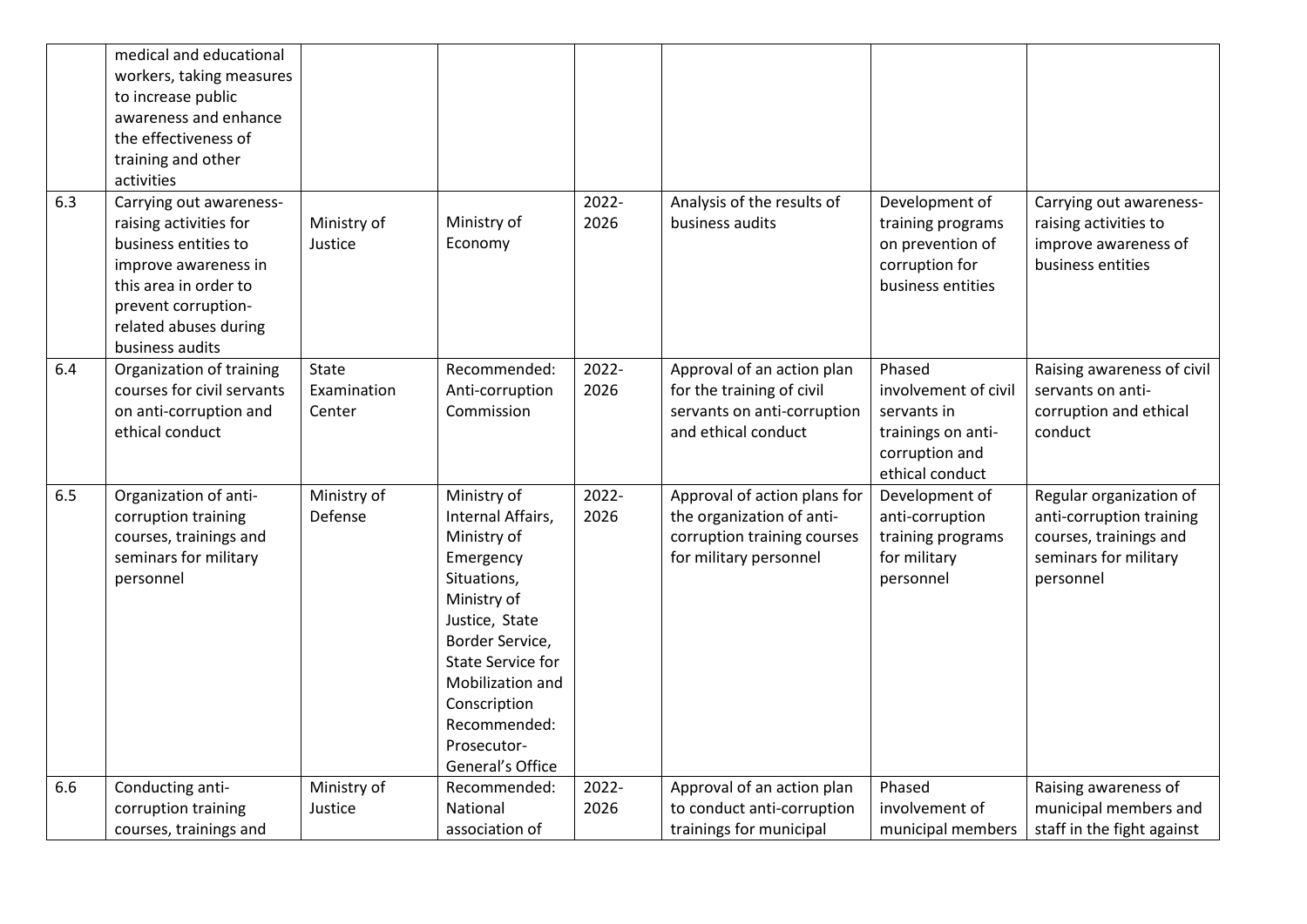|     | seminars for municipal                                                                                                                                                                                                                                                                                                                                                       |                                                                                                                                                                                                                     | municipalities                                                                                                                                         |               | members and staff                                                                                                                                                                                           | and staff in anti-                                                             | corruption                                                                                                                                             |
|-----|------------------------------------------------------------------------------------------------------------------------------------------------------------------------------------------------------------------------------------------------------------------------------------------------------------------------------------------------------------------------------|---------------------------------------------------------------------------------------------------------------------------------------------------------------------------------------------------------------------|--------------------------------------------------------------------------------------------------------------------------------------------------------|---------------|-------------------------------------------------------------------------------------------------------------------------------------------------------------------------------------------------------------|--------------------------------------------------------------------------------|--------------------------------------------------------------------------------------------------------------------------------------------------------|
|     | members and staff                                                                                                                                                                                                                                                                                                                                                            |                                                                                                                                                                                                                     |                                                                                                                                                        |               |                                                                                                                                                                                                             | corruption trainings                                                           |                                                                                                                                                        |
| 6.7 | Carrying out awareness-<br>raising activities in the<br>regions to increase the<br>knowledge and skills of<br>the population in the<br>field of digitalization                                                                                                                                                                                                               | Ministry of<br>Digital<br>Development<br>and Transport,<br>State Agency for<br><b>Public Services</b><br>and Social<br>Innovations<br>under the<br>auspices of the<br>President of the<br>Republic of<br>Azerbaijan | Relevant<br>government<br>agencies<br>(institutions)                                                                                                   | 2022-<br>2024 | Conducting surveys to<br>assess the knowledge and<br>skills of the rural<br>population in the field of<br>digitalization                                                                                    | Publication of<br>awareness-raising<br>material                                | Implementing training<br>and other awareness-<br>raising activities in<br>accordance with the<br>objectives stated in<br>awareness-raising<br>material |
| 6.8 | Organization of regular<br>training courses and<br>trainings for private<br>forensic experts in order<br>to ensure transparency in<br>the activities of private<br>forensic experts                                                                                                                                                                                          | Ministry of<br>Justice                                                                                                                                                                                              |                                                                                                                                                        | 2022-<br>2026 | Approval of an action plan<br>for the organization of<br>regular training courses for<br>private forensic experts in<br>order to ensure<br>transparency in the<br>activities of private forensic<br>experts | Organization of<br>regular training<br>courses for private<br>forensic experts | Ensuring transparency in<br>the activities of private<br>forensic experts                                                                              |
| 6.9 | Organization of special<br>editions on anti-<br>corruption measures,<br>expanding the practice of<br>public discussions and<br>video conferences,<br>preparation of various<br>videos and booklets in<br>this field and their<br>dissemination among the<br>population through the<br>media, including the<br>official and social<br>network pages of<br>government agencies | Cabinet of<br>Ministers                                                                                                                                                                                             | Relevant<br>government<br>agencies<br>(institutions)<br>Recommended:<br>Anti-corruption<br>Commission,<br>National<br>association of<br>municipalities | 2022-<br>2026 | Organization of special<br>editions, public discussions<br>and video conferences on<br>anti-corruption measures                                                                                             | Promoting the<br>adoption of<br>relevant action in<br>society                  | Raising public awareness<br>about the fight against<br>corruption                                                                                      |